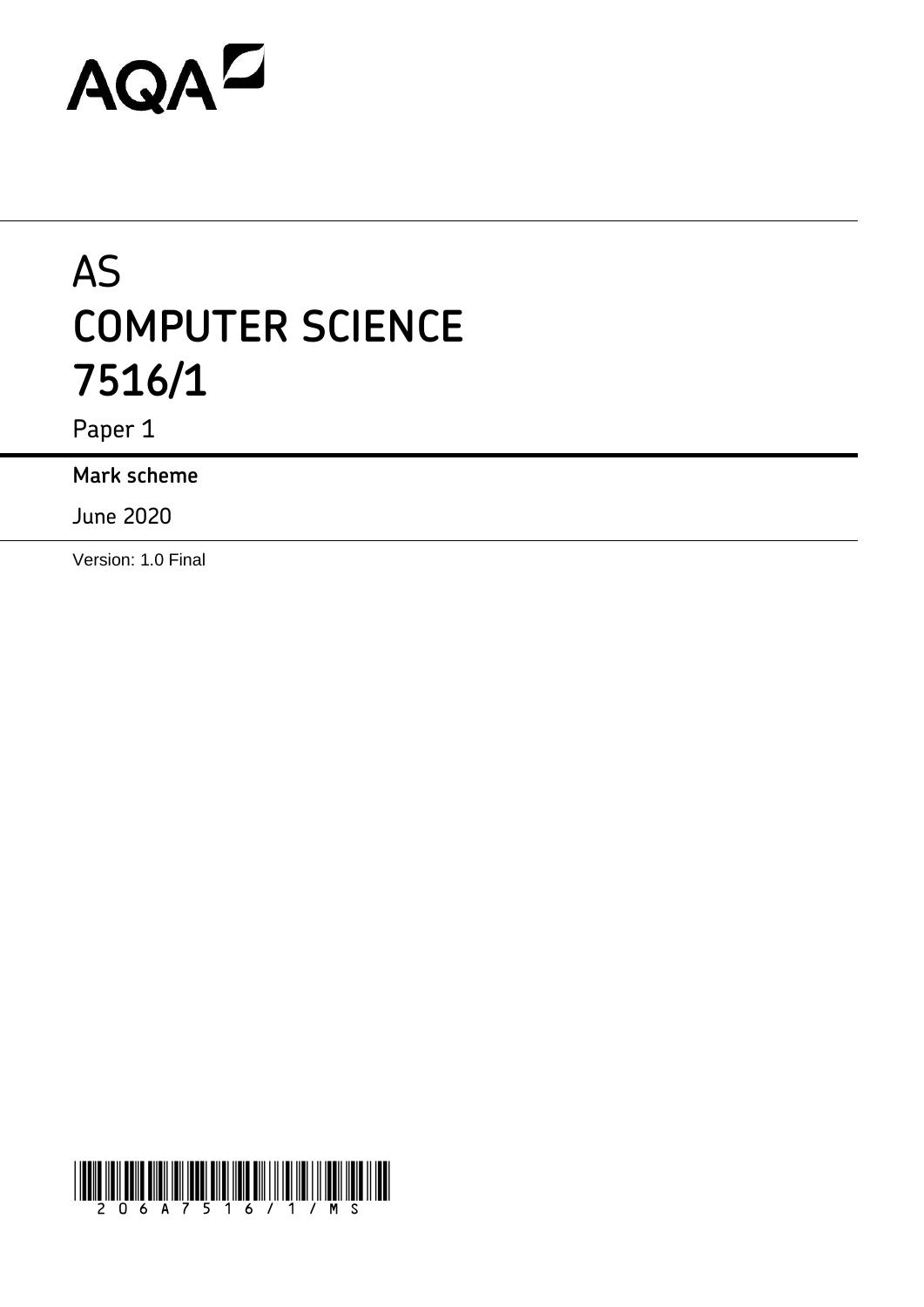Mark schemes are prepared by the Lead Assessment Writer and considered, together with the relevant questions, by a panel of subject teachers. This mark scheme includes any amendments made at the standardisation events which all associates participate in and is the scheme which was used by them in this examination. The standardisation process ensures that the mark scheme covers the students' responses to questions and that every associate understands and applies it in the same correct way. As preparation for standardisation each associate analyses a number of students' scripts. Alternative answers not already covered by the mark scheme are discussed and legislated for. If, after the standardisation process, associates encounter unusual answers which have not been raised they are required to refer these to the Lead Examiner.

It must be stressed that a mark scheme is a working document, in many cases further developed and expanded on the basis of students' reactions to a particular paper. Assumptions about future mark schemes on the basis of one year's document should be avoided; whilst the guiding principles of assessment remain constant, details will change, depending on the content of a particular examination paper.

Further copies of this mark scheme are available from aqa.org.uk

#### **Copyright information**

AQA retains the copyright on all its publications. However, registered schools/colleges for AQA are permitted to copy material from this booklet for their own internal use, with the following important exception: AQA cannot give permission to schools/colleges to photocopy any material that is acknowledged to a third party even for internal use within the centre.

Copyright © 2020 AQA and its licensors. All rights reserved.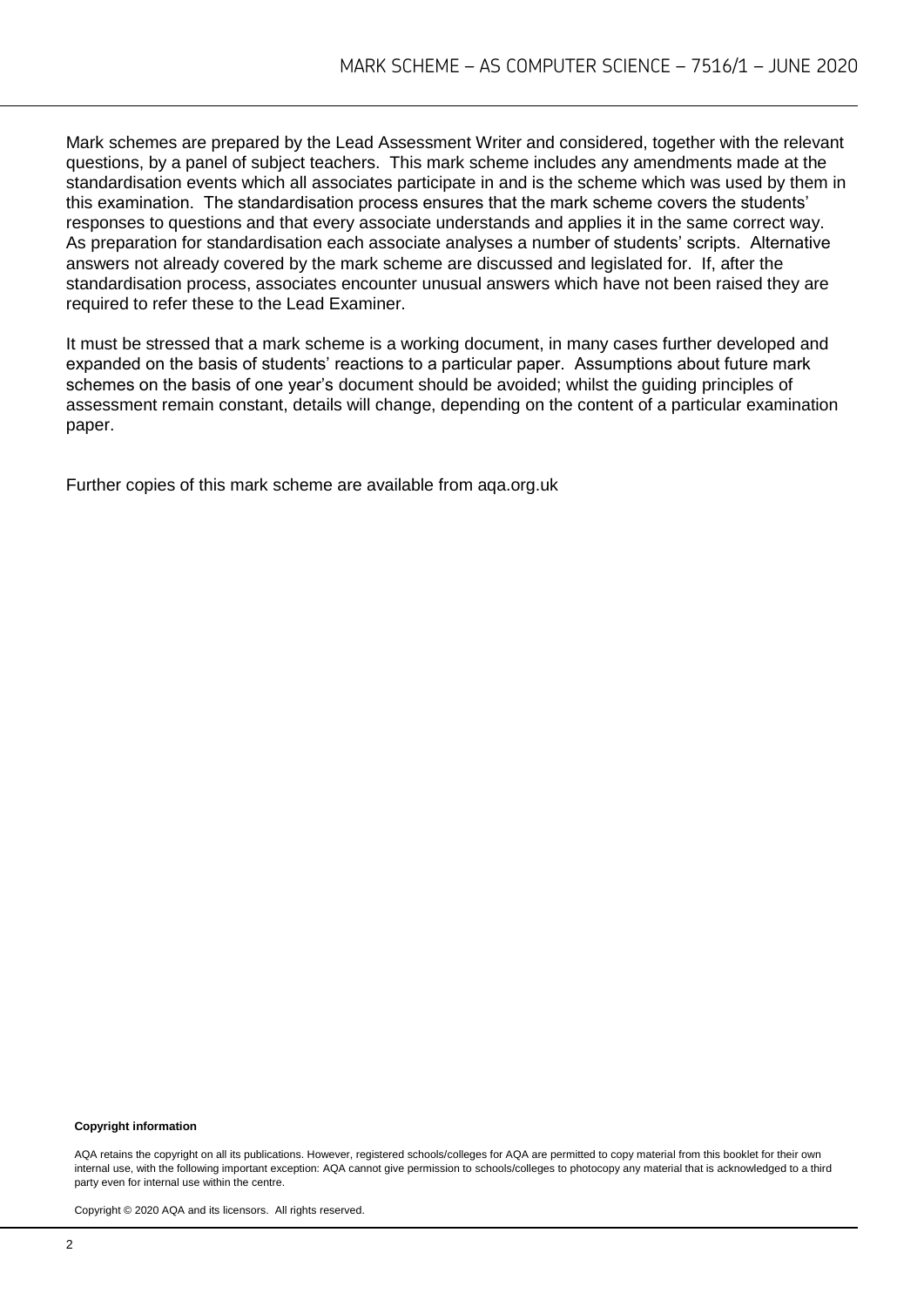The following annotation is used in the mark scheme:

- **;** means a single mark<br>**//** means alternative res
- **//** means alternative response
- **/**  means an alternative word or sub-phrase
- **A.** means acceptable creditworthy answer
- **R.** means reject answer as not creditworthy<br>**NE.** means not enough
- **NE.** means not enough
- **I.** means ignore
- **DPT.** means "Don't penalise twice". In some questions a specific error made by a candidate, if repeated, could result in the loss of more than one mark. The **DPT** label indicates that this mistake should only result in a candidate losing one mark, on the first occasion that the error is made. Provided that the answer remains understandable, subsequent marks should be awarded as if the error was not being repeated.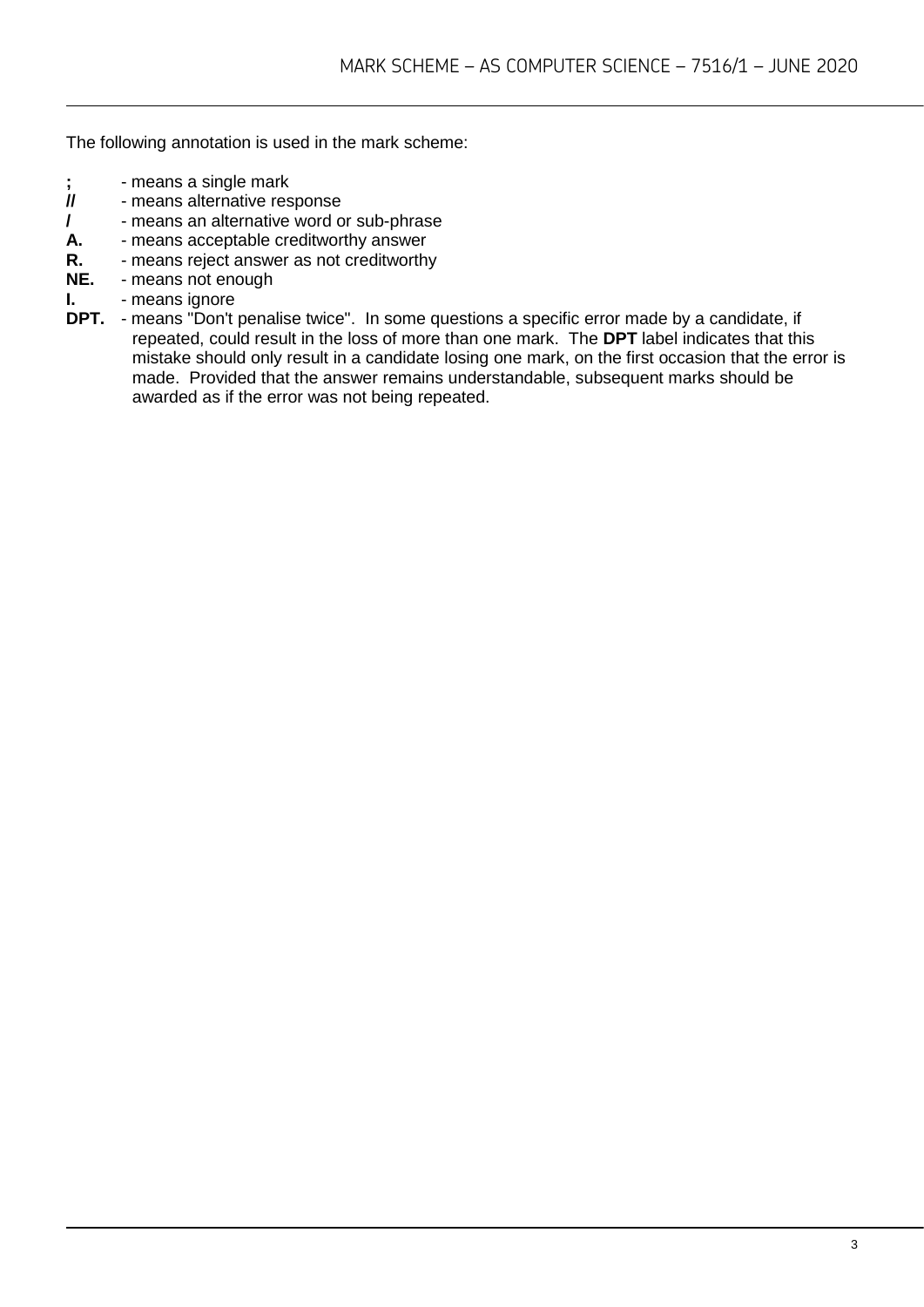## **Level of response marking instructions**

Level of response mark schemes are broken down into levels, each of which has a descriptor. The descriptor for the level shows the average performance for the level. There are marks in each level.

Before you apply the mark scheme to a student's answer read through the answer and annotate it (as instructed) to show the qualities that are being looked for. You can then apply the mark scheme.

### **Step 1 Determine a level**

Start at the lowest level of the mark scheme and use it as a ladder to see whether the answer meets the descriptor for that level. The descriptor for the level indicates the different qualities that might be seen in the student's answer for that level. If it meets the lowest level then go to the next one and decide if it meets this level, and so on, until you have a match between the level descriptor and the answer. With practice and familiarity you will find that for better answers you will be able to quickly skip through the lower levels of the mark scheme.

When assigning a level you should look at the overall quality of the answer and not look to pick holes in small and specific parts of the answer where the student has not performed quite as well as the rest. If the answer covers different aspects of different levels of the mark scheme you should use a best fit approach for defining the level and then use the variability of the response to help decide the mark within the level, ie if the response is predominantly level 3 with a small amount of level 4 material it would be placed in level 3 but be awarded a mark near the top of the level because of the level 4 content.

#### **Step 2 Determine a mark**

Once you have assigned a level you need to decide on the mark. The descriptors on how to allocate marks can help with this. The exemplar materials used during standardisation will help. There will be an answer in the standardising materials which will correspond with each level of the mark scheme. This answer will have been awarded a mark by the Lead Examiner. You can compare the student's answer with the example to determine if it is the same standard, better or worse than the example. You can then use this to allocate a mark for the answer based on the Lead Examiner's mark on the example.

You may well need to read back through the answer as you apply the mark scheme to clarify points and assure yourself that the level and the mark are appropriate.

Indicative content in the mark scheme is provided as a guide for examiners. It is not intended to be exhaustive and you must credit other valid points. Students do not have to cover all of the points mentioned in the Indicative content to reach the highest level of the mark scheme.

An answer which contains nothing of relevance to the question must be awarded no marks.

Examiners are required to assign each of the candidates' responses to the most appropriate level according to **its overall quality**, then allocate a single mark within the level. When deciding upon a mark in a level examiners should bear in mind the relative weightings of the assessment objectives

eg

In question **14.1**, the marks available for the AO3 elements are as follows:

AO3 (design) – 3 marks

AO3 (programming) – 6 marks

Where a candidate's answer only reflects one element of the AO, the maximum mark they can receive will be restricted accordingly.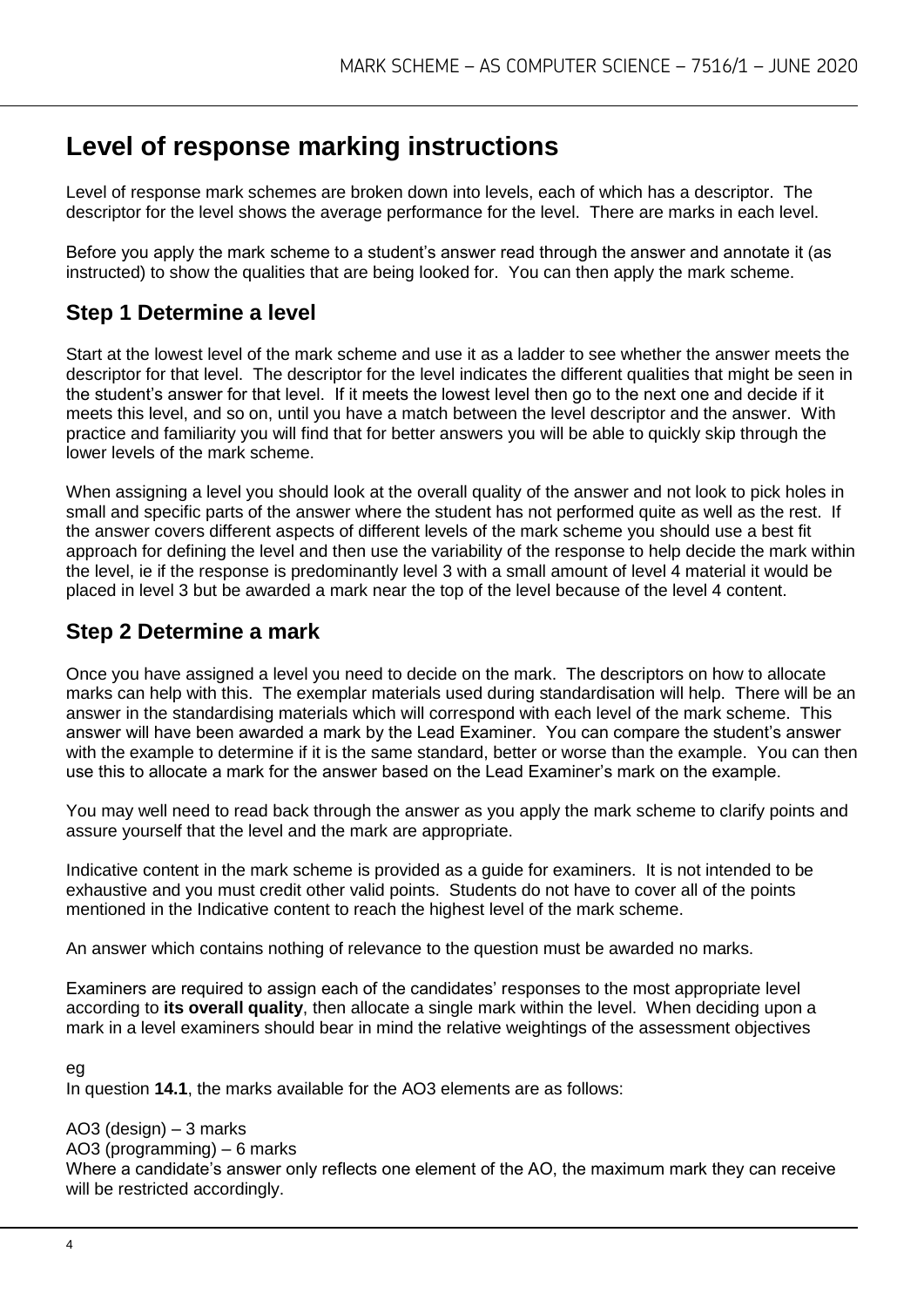#### **Section A**

| Qu | <b>Marks</b>                                                                                                                                                                                                                                                                                                                                                    |   |
|----|-----------------------------------------------------------------------------------------------------------------------------------------------------------------------------------------------------------------------------------------------------------------------------------------------------------------------------------------------------------------|---|
| 01 | 2 marks for AO1 (knowledge)                                                                                                                                                                                                                                                                                                                                     | 2 |
|    | Problem definition;<br>Requirements specification // list of objectives;<br>Feedback about requirements specification from end user;<br>Data model / ER diagram;<br>Analysis data dictionary;<br>Interviews;<br>Questionnaires;<br>Observations;<br>Examination of documents;<br>Research existing solutions;<br>Acceptable limitations / constraints;<br>Max 2 |   |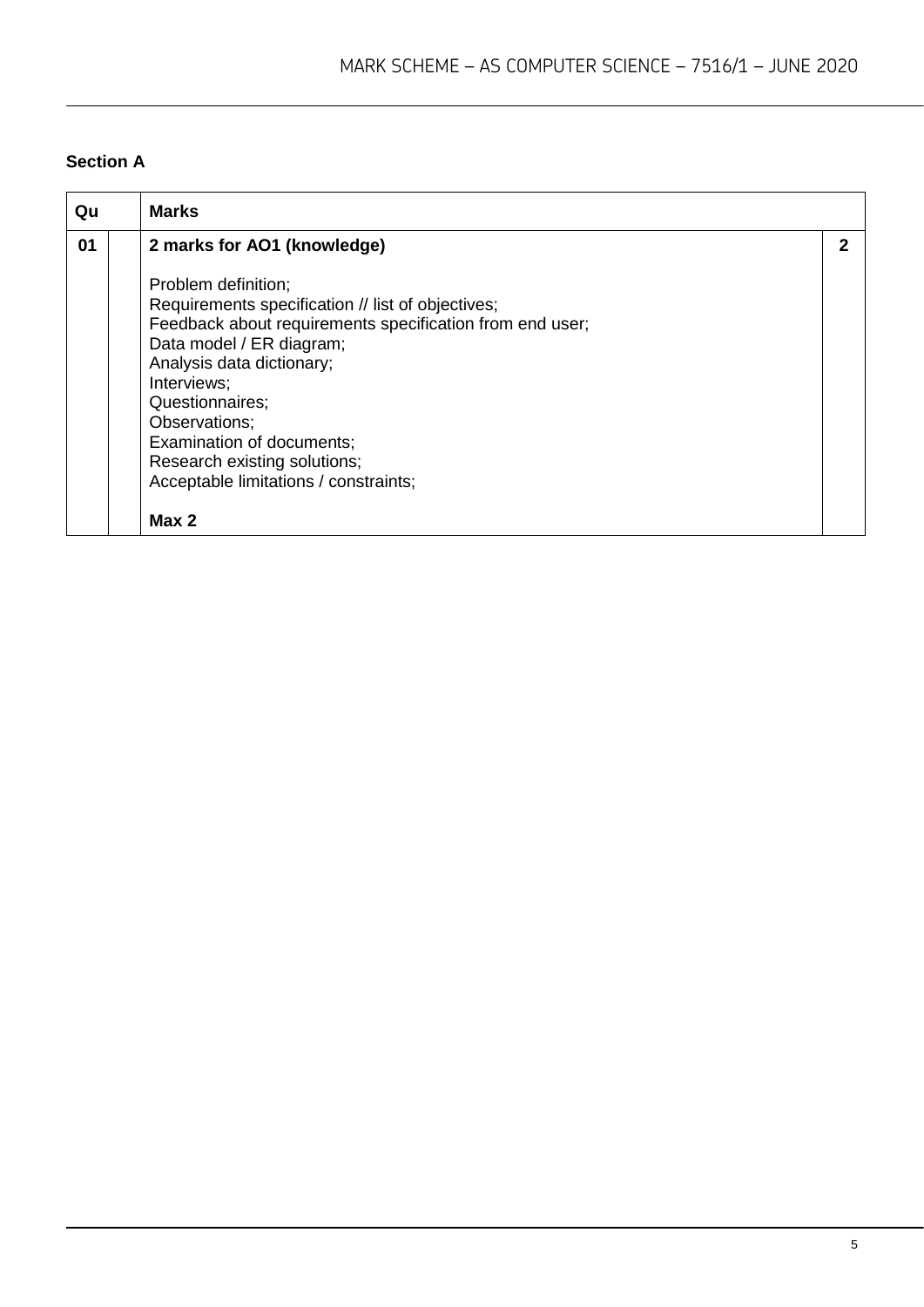| 02 | $\mathbf 1$  | 3 marks for AO2 (apply)                                                                                                                                                                             |                |                |                                                                                                                                                                                                                                                             | $\mathbf{3}$ |
|----|--------------|-----------------------------------------------------------------------------------------------------------------------------------------------------------------------------------------------------|----------------|----------------|-------------------------------------------------------------------------------------------------------------------------------------------------------------------------------------------------------------------------------------------------------------|--------------|
|    |              |                                                                                                                                                                                                     | $\mathbf{x}$   | Result         | Output                                                                                                                                                                                                                                                      |              |
|    |              |                                                                                                                                                                                                     | $\overline{0}$ | $\overline{0}$ |                                                                                                                                                                                                                                                             |              |
|    |              |                                                                                                                                                                                                     | 4              | 4              |                                                                                                                                                                                                                                                             |              |
|    |              |                                                                                                                                                                                                     | 6              | 10             |                                                                                                                                                                                                                                                             |              |
|    |              |                                                                                                                                                                                                     | 3              | 13             |                                                                                                                                                                                                                                                             |              |
|    |              |                                                                                                                                                                                                     | $\overline{2}$ | 15             |                                                                                                                                                                                                                                                             |              |
|    |              |                                                                                                                                                                                                     | $-1$           | 14             | 14                                                                                                                                                                                                                                                          |              |
|    |              |                                                                                                                                                                                                     |                |                |                                                                                                                                                                                                                                                             |              |
|    |              |                                                                                                                                                                                                     |                |                |                                                                                                                                                                                                                                                             |              |
|    |              |                                                                                                                                                                                                     |                |                |                                                                                                                                                                                                                                                             |              |
|    |              |                                                                                                                                                                                                     |                |                |                                                                                                                                                                                                                                                             |              |
|    |              |                                                                                                                                                                                                     |                |                |                                                                                                                                                                                                                                                             |              |
|    |              | <b>1 mark</b> for correct $X$ column $(4, 6, 3, 2, -1)$ ;<br>1 mark for correct Result column (4, 10, 13, 15);<br>1 mark for final Result value (14) and Output column (14);<br>Max 2 if any errors |                |                |                                                                                                                                                                                                                                                             |              |
| 02 | $\mathbf{2}$ | 2 marks for AO2 (analyse)                                                                                                                                                                           |                |                |                                                                                                                                                                                                                                                             | $2^{\circ}$  |
|    |              |                                                                                                                                                                                                     |                |                | The result is wrong // The sentinel value should not have been used in the calculation;<br>Subtract the last value // input first value before the WHILE loop and swap the<br>instructions within the WHILE loop // add 1 to result after loop is finished; |              |
|    |              | A. not add the value if it is the sentinel value                                                                                                                                                    |                |                |                                                                                                                                                                                                                                                             |              |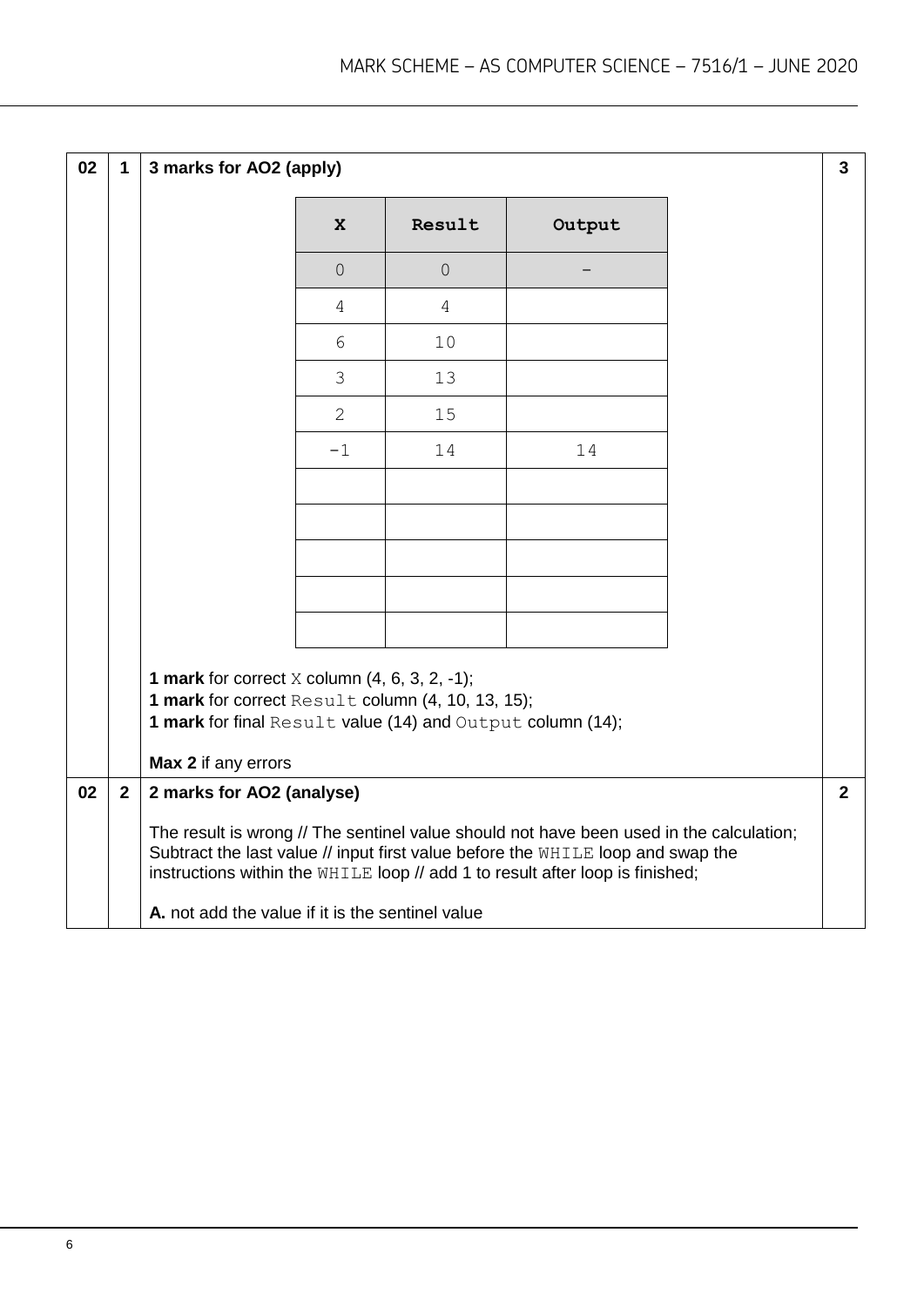| 03 | 1 | 9 marks for AO3 (programming)                                                                                                                                                                                                                                         | 9 |
|----|---|-----------------------------------------------------------------------------------------------------------------------------------------------------------------------------------------------------------------------------------------------------------------------|---|
|    |   | <b>Mark as follows:</b><br>1) Correct variable declarations for X, Product, Factor,                                                                                                                                                                                   |   |
|    |   | Note to examiners<br>If a language allows variables to be used without explicit declaration (eg)<br>Python) then this mark should be awarded if the correct variables exist in the<br>program code and the first value they are assigned is of the correct data type. |   |
|    |   | 2) Correct prompt "Enter an integer greater than 1: "<br>and X assigned integer value entered by user;                                                                                                                                                                |   |
|    |   | 3) Correct initialisation of Product and Factor before WHILE loop;                                                                                                                                                                                                    |   |
|    |   | 4) WHILE loop with syntax allowed by the programming language and correct<br>condition for termination of the loop;                                                                                                                                                   |   |
|    |   | 5) Correct incrementation of Factor and correct assignment to Product within<br>WHILE loop;                                                                                                                                                                           |   |
|    |   | 6) IF statement with correct condition and ELSE part after the WHILE loop;                                                                                                                                                                                            |   |
|    |   | 7) Correct re-initialisation of Product within THEN part;                                                                                                                                                                                                             |   |
|    |   | 8) FOR loop with syntax allowed by the programming language over correct range<br>within THEN part;                                                                                                                                                                   |   |
|    |   | 9) Correct assignment to Product and output of N within FOR loop;                                                                                                                                                                                                     |   |
|    |   | I. minor differences in case and spelling<br><b>DPT.</b> use of incorrect variable name                                                                                                                                                                               |   |
|    |   | Max 8 if code does not function correctly                                                                                                                                                                                                                             |   |

| 03 | $\mathbf{2}$ | Mark is for AO3 (evaluate)                                                                                                                                                  |  |
|----|--------------|-----------------------------------------------------------------------------------------------------------------------------------------------------------------------------|--|
|    |              | **** SCREEN CAPTURE ****<br>Must match code from 03.1, including prompts on screen capture matching those in<br>code.<br>Code for 03.1 must be sensible.                    |  |
|    |              | Screen capture showing:<br>'720' being entered and 1 2 3 4 5 6 displayed<br>(Accept on same or separate lines)<br>'600' being entered and the message 'No result' displayed |  |
|    |              | Enter an integer greater than 1: 720<br>1<br>2<br>3<br>4<br>5<br>6<br>>><br>Enter an integer greater than 1: 600<br>No result                                               |  |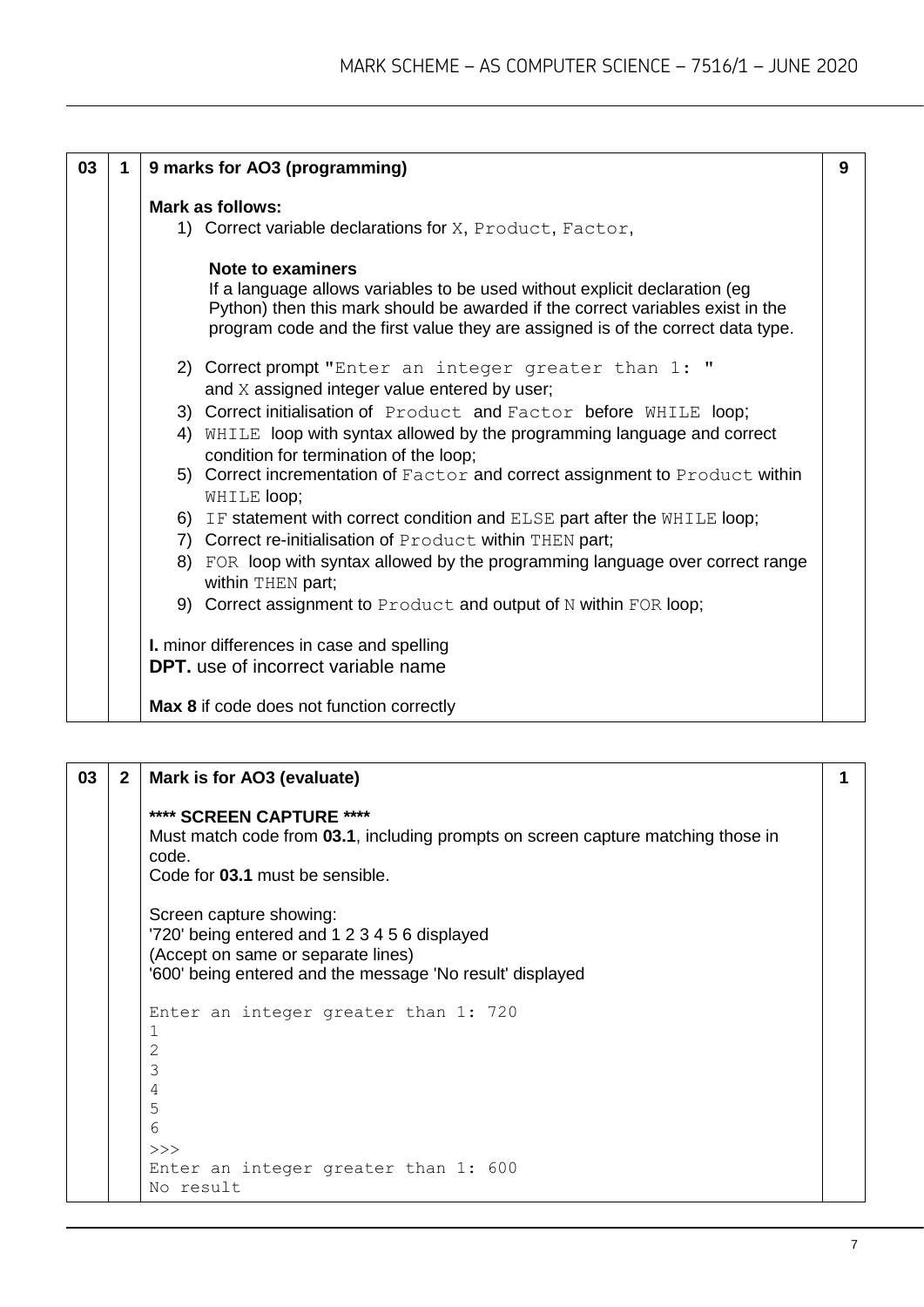|    | >>                                                                                                                                                                                                       |  |
|----|----------------------------------------------------------------------------------------------------------------------------------------------------------------------------------------------------------|--|
| 03 | Mark is for AO2 (analyse)                                                                                                                                                                                |  |
|    | X is equal to the product of a sequence of (consecutive) whole numbers starting at 1<br>$// X is a factorial number (greater than 1)$<br>$// X$ is the factorial of a positive integer (greater than 1); |  |

#### **Section B**

| Qu |                | <b>Marks</b>                                                              |   |
|----|----------------|---------------------------------------------------------------------------|---|
| 04 | $\mathbf{1}$   | Mark is for AO1 (understand)                                              | 1 |
|    |                | FileFound / FileTypeOK / ProgramEnd;                                      |   |
|    |                | R. if any additional code<br>R. if spelt incorrectly<br>I. case & spacing |   |
| 04 | 2 <sup>1</sup> | Mark is for AO1 (understand)                                              | 1 |
|    |                | ConvertChar //                                                            |   |
|    |                | GetMenuOption (Python only);                                              |   |
|    |                | R. if any additional code<br>R. if spelt incorrectly<br>I. case & spacing |   |
| 04 | 3              | Mark is for AO1 (understand)                                              | 1 |
|    |                | EditImage;                                                                |   |
|    |                | R. if any additional code<br>R. if spelt incorrectly<br>I. case & spacing |   |
| 05 | $\mathbf{1}$   | Mark is for AO1 (understand)                                              | 1 |
|    |                | Header / FileHeader;                                                      |   |
|    |                | R. if any additional code<br>R. if spelt incorrectly<br>I. case & spacing |   |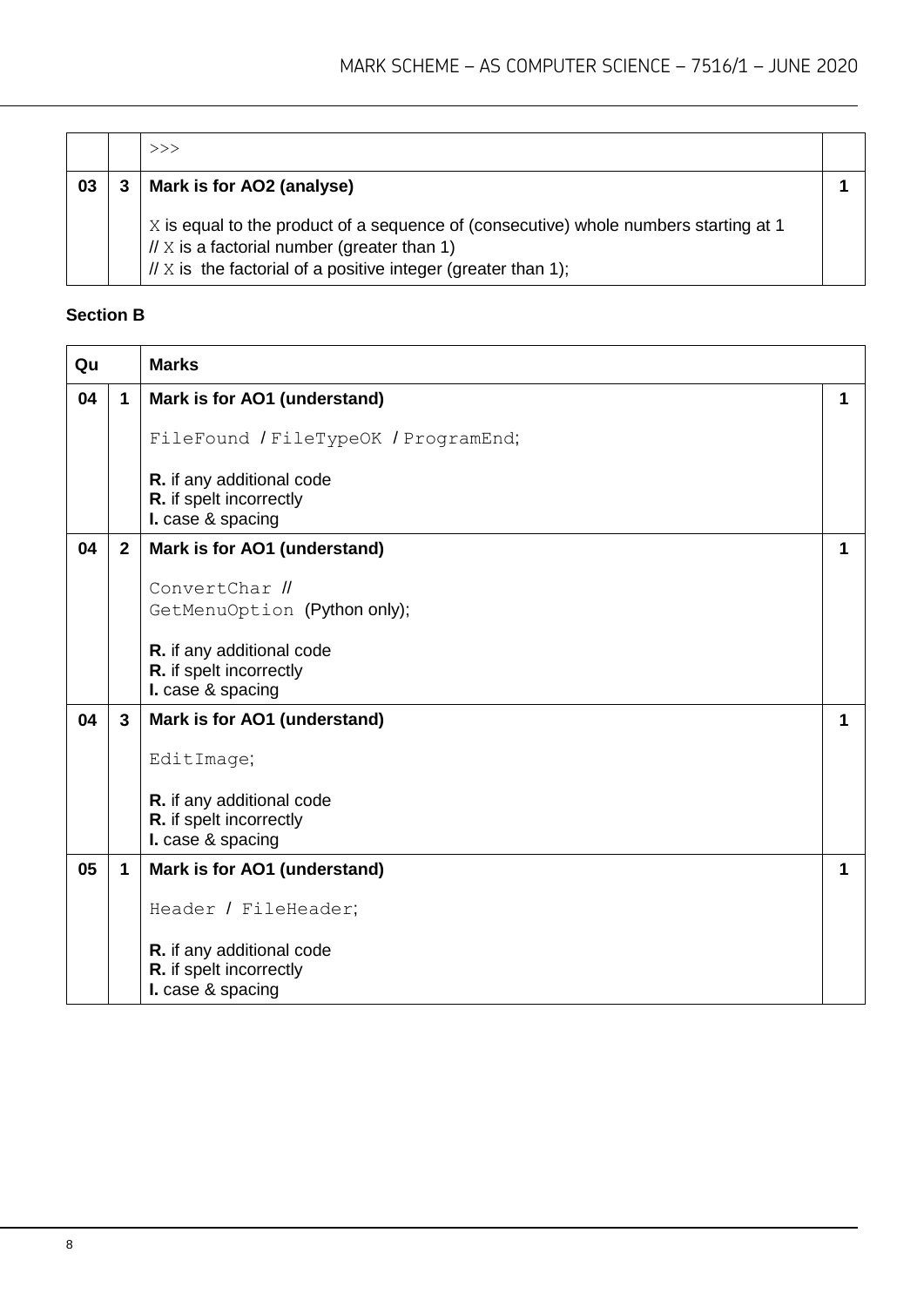| 05 | $\mathbf{2}$ | Mark is for AO1 (understand)                                                                                                                                                                                                                                                                                                                                                                                                                                                                                                                                                        | 1            |
|----|--------------|-------------------------------------------------------------------------------------------------------------------------------------------------------------------------------------------------------------------------------------------------------------------------------------------------------------------------------------------------------------------------------------------------------------------------------------------------------------------------------------------------------------------------------------------------------------------------------------|--------------|
|    |              | Grid / Fields;                                                                                                                                                                                                                                                                                                                                                                                                                                                                                                                                                                      |              |
|    |              | R. if any additional code<br>R. if spelt incorrectly<br>I. case & spacing                                                                                                                                                                                                                                                                                                                                                                                                                                                                                                           |              |
| 06 | 1            | Mark is for AO1 (understand)                                                                                                                                                                                                                                                                                                                                                                                                                                                                                                                                                        | 1            |
|    |              | It is easier to read / understand / more descriptive (the identifier) than "";<br>It will never change // a change in value would invalidate the name EMPTY_STRING,<br>R. the value never changes in this program;<br>If there was a requirement to change the representation of the empty string it would only<br>need to be changed in one place;<br>The value cannot be accidentally changed elsewhere in the code (Do NOT accept for<br>Python);<br>A. since the name is uppercase this tells the programmer not to alter it. (Python only)                                     |              |
|    |              | Max 1                                                                                                                                                                                                                                                                                                                                                                                                                                                                                                                                                                               |              |
| 06 | $\mathbf{2}$ | Mark is for AO1 (understand)                                                                                                                                                                                                                                                                                                                                                                                                                                                                                                                                                        | 1            |
|    |              | (These are the maximum dimensions and) may be changed easily if the program<br>requirements change // a change would only need to be made in one place;<br>It is easier to read/understand than the actual values;<br>The value cannot be accidentally changed elsewhere in the code (Do NOT accept for<br>Python);<br>A. since the name is uppercase this tells the programmer not to alter it. (Python only)                                                                                                                                                                      |              |
|    |              | R. if answer is the same as 06.1                                                                                                                                                                                                                                                                                                                                                                                                                                                                                                                                                    |              |
|    |              | Max 1                                                                                                                                                                                                                                                                                                                                                                                                                                                                                                                                                                               |              |
| 07 |              | 2 marks for AO2 (analyse)<br>NextPixel is not (a string that can be converted to) an integer;<br>File no longer available; R. file could not be opened as already open<br>Pixel data stored in wrong format, R. file does not have .txt extension;<br>Not enough lines in the file N.E. Empty file;<br>Not enough characters in a line;<br>A. Not enough data in file for given size of image; if neither of the 2 points above have<br>been given<br>Header height larger than MAX HEIGHT, A. larger than 100;<br>Header width larger than MAX WIDTH, A. larger than 100;<br>Max 2 | $\mathbf{2}$ |
|    |              |                                                                                                                                                                                                                                                                                                                                                                                                                                                                                                                                                                                     |              |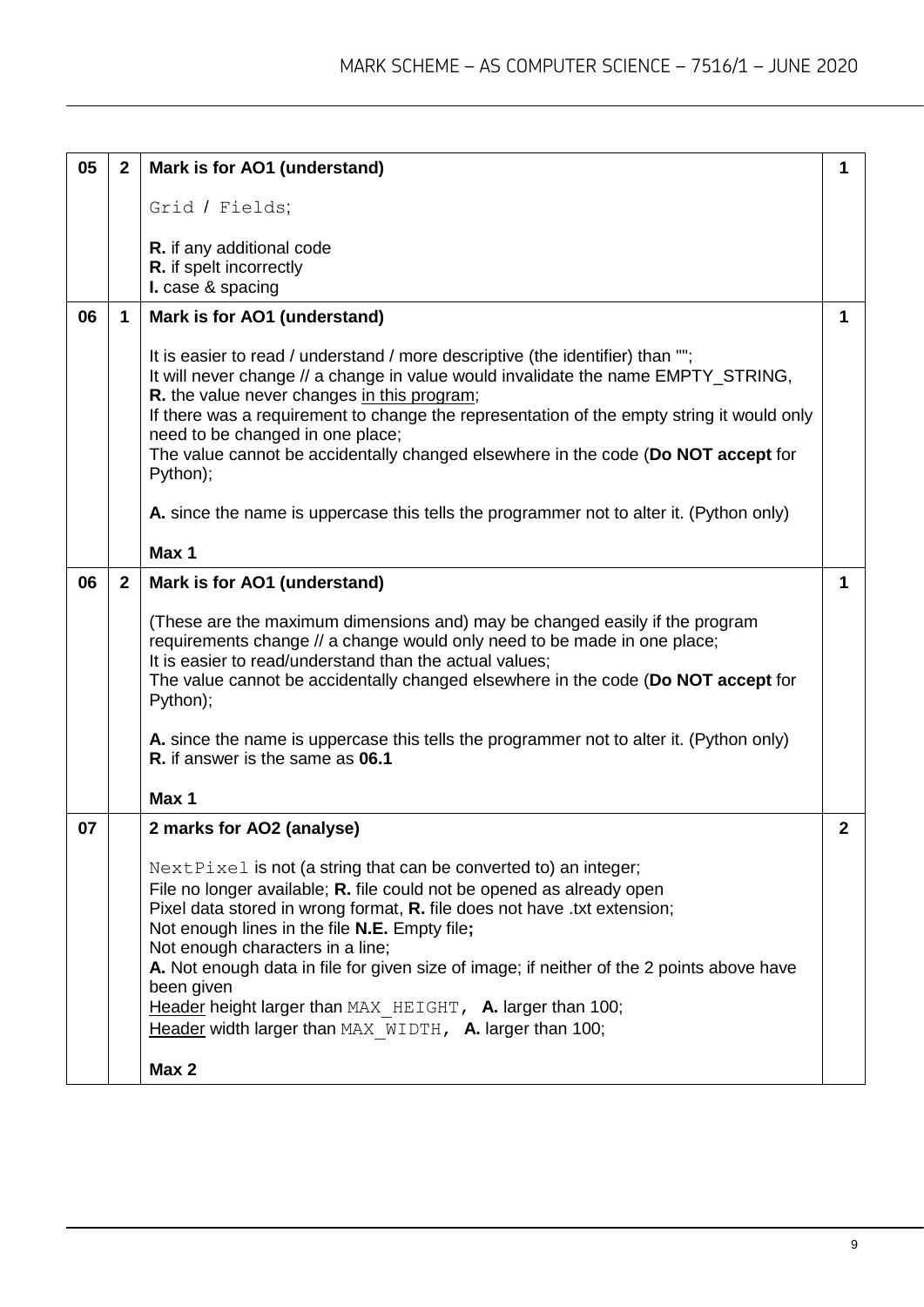| 08 | 1              | Mark is for AO1 (understanding)                                                    | 1            |
|----|----------------|------------------------------------------------------------------------------------|--------------|
|    |                | To represent the structure of the program // which subroutine is called from which |              |
|    |                | subroutine;                                                                        |              |
|    |                | To aid decomposition of a problem;                                                 |              |
|    |                | To aid with stepwise refinement;                                                   |              |
|    |                |                                                                                    |              |
|    |                | Max 1                                                                              |              |
| 08 | $\overline{2}$ | Mark is for AO1 (understanding)                                                    | 1            |
|    |                | A subroutine/procedure/function/method; A. module                                  |              |
| 08 | 3              | Mark is for AO2 (analyse)                                                          | 1            |
|    |                | ConvertChar;                                                                       |              |
|    |                | R. if any additional code                                                          |              |
|    |                | R. if spelt incorrectly                                                            |              |
|    |                | I. case & spacing                                                                  |              |
|    |                |                                                                                    |              |
| 09 | $\mathbf 1$    | Mark is for AO2 (analyse)                                                          | 1            |
|    |                | The default values of the file header;                                             |              |
|    |                | Empty string, MAX WIDTH, MAX HEIGHT, empty string;                                 |              |
|    |                |                                                                                    |              |
|    |                | A. ""/"/EMPTY STRING for empty string                                              |              |
|    |                | A. 100 for MAX WIDTH and/or MAX HEIGHT                                             |              |
|    |                |                                                                                    |              |
|    |                | Max 1                                                                              |              |
| 09 | $\mathbf{2}$   | 3 marks for AO2 (analyse)                                                          | $\mathbf{3}$ |
|    |                |                                                                                    |              |
|    |                | The string is split into separate parts;                                           |              |
|    |                | Delimited by a comma;                                                              |              |
|    |                | Each part is assigned to a field of the header record;                             |              |
|    |                | A. File type is used to determine which subroutine is called;                      |              |
|    |                |                                                                                    |              |
|    |                | Max 3                                                                              |              |
|    |                |                                                                                    |              |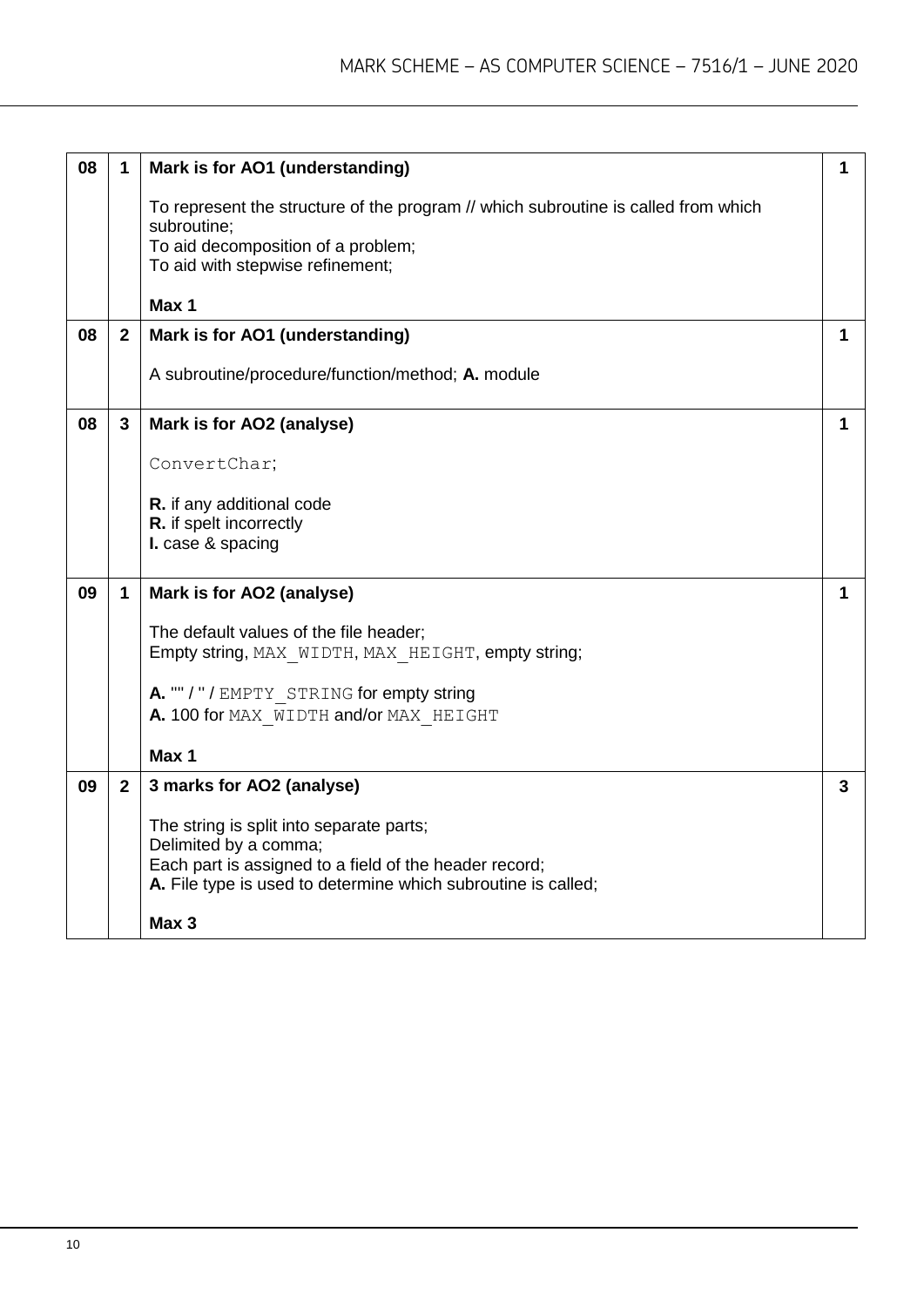| 10 |              | 2 marks for AO2 (analyse)                                                                                                                                                                                                                                                                                      | $\mathbf{2}$   |
|----|--------------|----------------------------------------------------------------------------------------------------------------------------------------------------------------------------------------------------------------------------------------------------------------------------------------------------------------|----------------|
|    |              | Each range of greyscale values is assigned a different ASCII character;<br>A. Omission of range if an example range is given                                                                                                                                                                                   |                |
|    |              | The lighter greyscales have less dense/smaller coverage<br>// the darker greyscales have denser/larger coverage<br>// the characters used give an effect appropriate for the greyscale value;                                                                                                                  |                |
| 11 | $\mathbf 1$  | 2 marks for AO2 (analyse)                                                                                                                                                                                                                                                                                      | $\mathbf{2}$   |
|    |              | When the image is displayed/loaded it will not be the intended image<br>// the pixels will be misaligned;<br>As the line breaks will now be in the wrong places // image width is shorter but length is<br>longer;<br>A. there will be no error message / exception;                                           |                |
|    |              | Max 2                                                                                                                                                                                                                                                                                                          |                |
| 11 | $\mathbf{2}$ | 2 marks for AO2 (analyse)                                                                                                                                                                                                                                                                                      | $\overline{2}$ |
|    |              | The image is now a larger dimension;<br>There will not be enough data in the file;<br>The bottom rows of the image will consist of dots;<br>The code will cause an exception // "Error: Image data error" will be<br>displayed;                                                                                |                |
|    |              | Max 2                                                                                                                                                                                                                                                                                                          |                |
| 11 | 3            | 2 marks for AO2 (analyse)                                                                                                                                                                                                                                                                                      | $\mathbf{2}$   |
|    |              | The lower part of the picture will not be displayed/loaded // only the upper part of the<br>picture well be displayed/loaded;<br>Only the top 10 rows are displayed/loaded // the bottom 49 rows are not<br>displayed/loaded // only the cat's head is displayed/loaded // the cat's body has been<br>removed; |                |
|    |              | Max 2                                                                                                                                                                                                                                                                                                          |                |
| 12 |              | 3 marks for AO2 (analyse)                                                                                                                                                                                                                                                                                      | 3              |
|    |              | 1) Each line/row of output across would consist of column pixels // Each column of<br>output would consist of row pixels;<br>2) The bottom left corner of the image would now be top right<br>// top right corner of the image would now be bottom left;<br>3) This would in effect be a flip/inversion;       |                |
|    |              | 4) across the diagonal;                                                                                                                                                                                                                                                                                        |                |
|    |              | 5)  top left to bottom right // leading (diagonal);                                                                                                                                                                                                                                                            |                |
|    |              | Max 2 if overall effect is not clear.<br>Max 3                                                                                                                                                                                                                                                                 |                |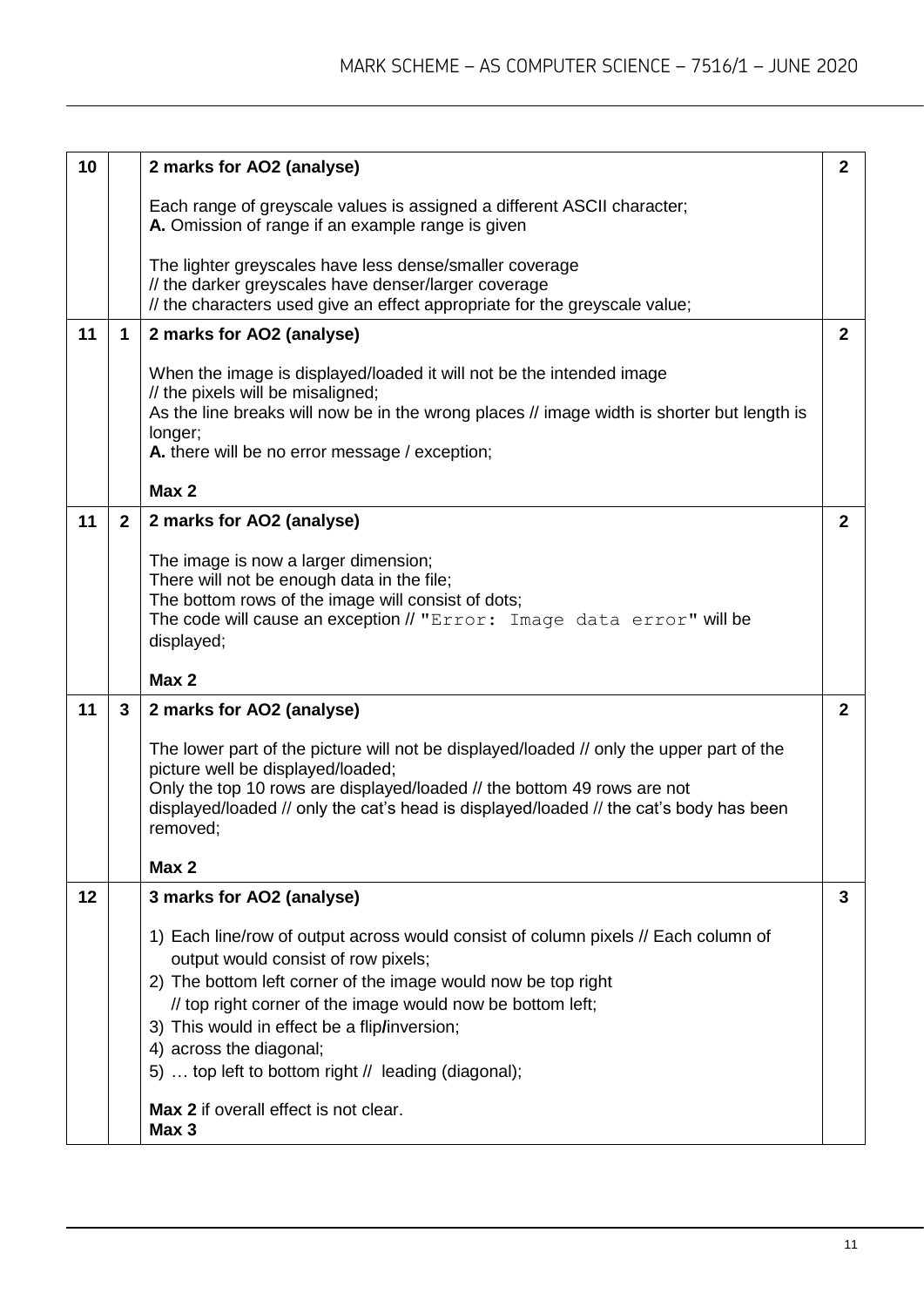#### **Section C**

| Qu |   | <b>Marks</b>                                                                                                                                                                                                                                                                                                                                                                                                                                          |   |
|----|---|-------------------------------------------------------------------------------------------------------------------------------------------------------------------------------------------------------------------------------------------------------------------------------------------------------------------------------------------------------------------------------------------------------------------------------------------------------|---|
| 13 | 1 | 1 mark for AO3 (design) and 5 marks for AO3 (programming)                                                                                                                                                                                                                                                                                                                                                                                             | 6 |
|    |   | <b>Mark as follows:</b>                                                                                                                                                                                                                                                                                                                                                                                                                               |   |
|    |   | AO3 (design) $-1$ mark:                                                                                                                                                                                                                                                                                                                                                                                                                               |   |
|    |   | 1) Declare a new grid to receive mirror image;                                                                                                                                                                                                                                                                                                                                                                                                        |   |
|    |   | AO3 (programming) – 5 marks:                                                                                                                                                                                                                                                                                                                                                                                                                          |   |
|    |   | 2) Create subroutine header with required parameters, <b>I.</b> extra parameters;<br>3) Column reference adjusted for mirror image;<br>4) Nested loops with correct ranges;<br>5) Add menu option in DisplayMenu;<br>6) Add call to MirrorImage in suitable place with parameters that match subroutine<br>definition in code, A. call to $MirrorImage$ in suitable place with $grid$ and<br>header parameters if subroutine definition not provided; |   |
|    |   | <b>Max 5</b> if code does not function correctly.                                                                                                                                                                                                                                                                                                                                                                                                     |   |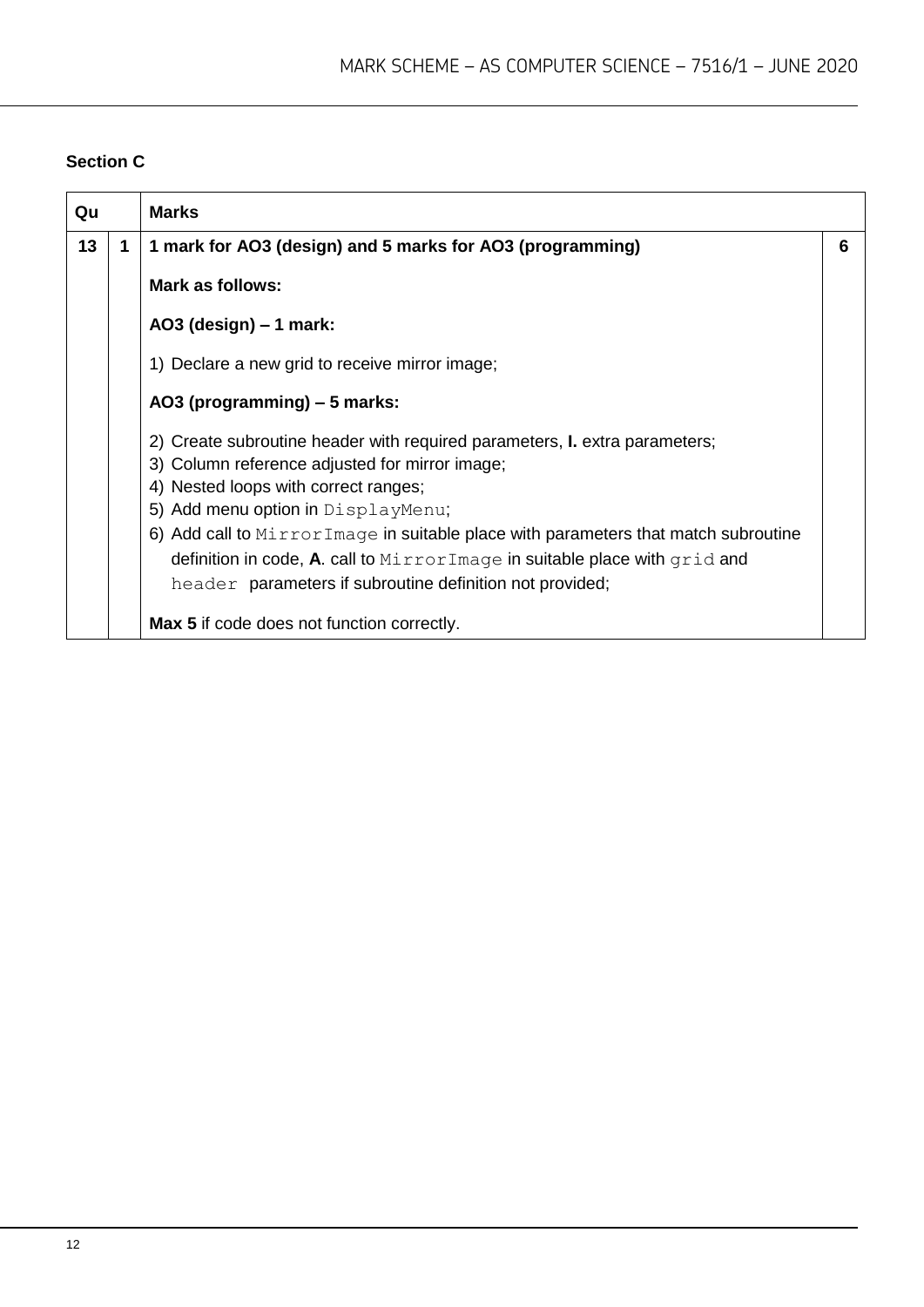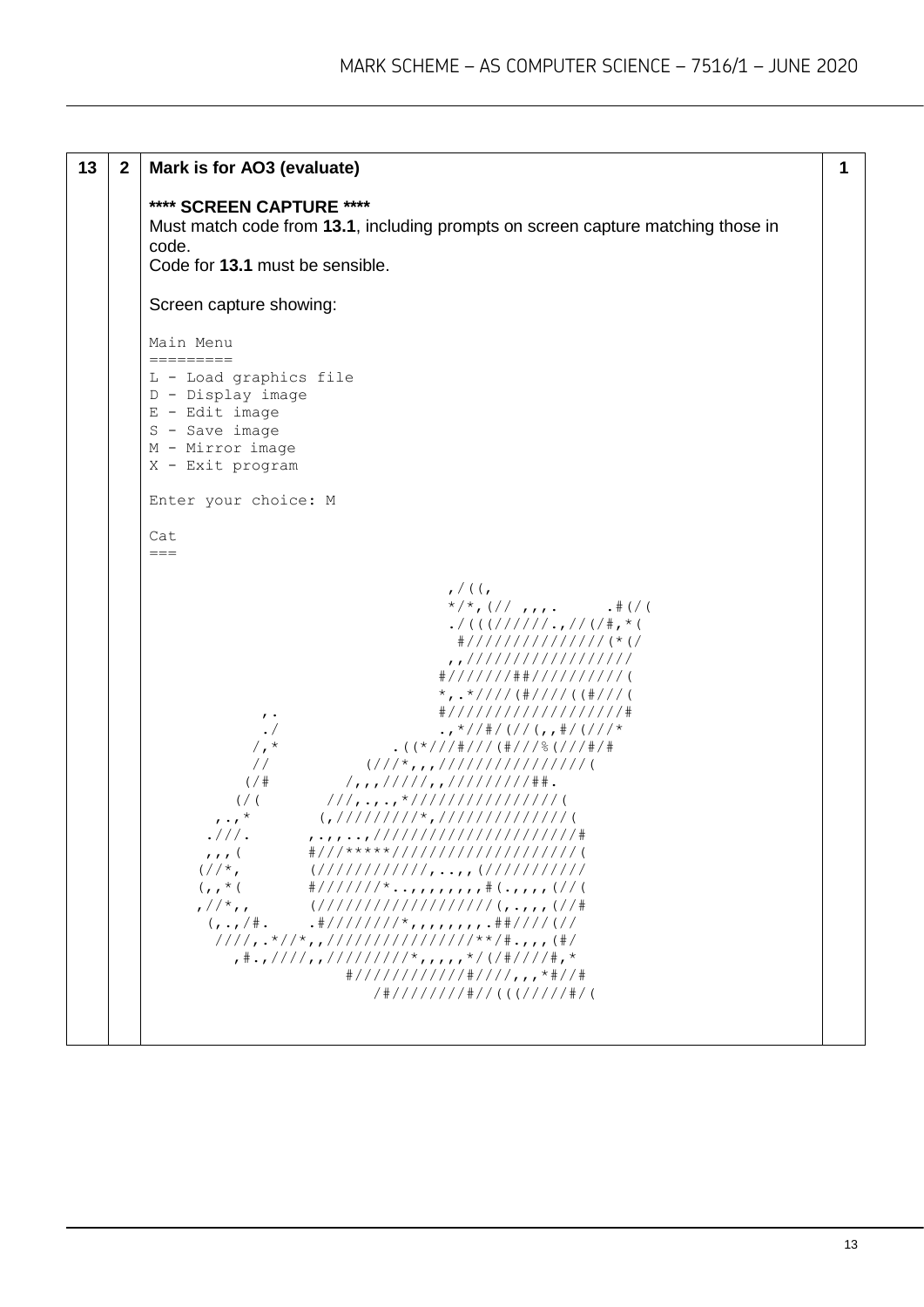**9**

| 3                        |                                                                                                                                                                                                                                                                                                                                                                                                                                                                                                                       | Range   |
|--------------------------|-----------------------------------------------------------------------------------------------------------------------------------------------------------------------------------------------------------------------------------------------------------------------------------------------------------------------------------------------------------------------------------------------------------------------------------------------------------------------------------------------------------------------|---------|
|                          | A line of reasoning has been followed to arrive at a<br>logically structured working or almost fully working<br>programmed solution.<br>All of the appropriate design decisions have been taken.<br>The hidden message may not have been built entirely                                                                                                                                                                                                                                                               | $7 - 9$ |
| $\overline{2}$           | correctly.<br>There is evidence that a line of reasoning has been<br>partially followed. There is evidence of some<br>appropriate design work. The subroutine<br>LoadGreyScaleImage has been amended with a<br>call to FindSecretChar in an appropriate place.                                                                                                                                                                                                                                                        | $4 - 6$ |
| $\mathbf{1}$             | An attempt has been made to write the subroutine<br>FindSecretChar. Some appropriate programming<br>statements have been written. There is little evidence to<br>suggest that a line of reasoning has been followed or<br>that the solution has been designed. The statements<br>written may or may not be syntactically correct and the<br>subroutines will have very little or none of the extra<br>required functionality. It is unlikely that any of the key<br>design elements of the task have been recognised. | $1 - 3$ |
| <b>Marking guidance:</b> |                                                                                                                                                                                                                                                                                                                                                                                                                                                                                                                       |         |
|                          | Evidence of AO3 design - 3 marks:                                                                                                                                                                                                                                                                                                                                                                                                                                                                                     |         |
|                          | Evidence of design to look for in response:                                                                                                                                                                                                                                                                                                                                                                                                                                                                           |         |
|                          | 1) check whether value of pixel is in the correct range<br>2) convert a range of integers to a range of letters<br>3) call FindSecretChar with PixelValue and Key as parameters.                                                                                                                                                                                                                                                                                                                                      |         |
|                          | <b>Note:</b> AO3 (design) points are for selecting appropriate techniques to use to solve the<br>problem, so should be credited whether the syntax of programming language<br>statements is correct or not and regardless of whether the solution works.                                                                                                                                                                                                                                                              |         |
|                          | Evidence of AO3 programming - 6 marks:                                                                                                                                                                                                                                                                                                                                                                                                                                                                                |         |
|                          | Evidence of programming to look for in response:                                                                                                                                                                                                                                                                                                                                                                                                                                                                      |         |
|                          | 4) correct subroutine header and parameters for $FindSecretChar$ , I. return type<br>5) generate underscore if no decrypted character found // generate space if<br>PixelValue - Key is zero                                                                                                                                                                                                                                                                                                                          |         |
|                          | 6) always returns the correct character<br>7) extract the key from the file header                                                                                                                                                                                                                                                                                                                                                                                                                                    |         |
|                          | 8) concatenate hidden message and returned character within FOR loop<br>9) output the hidden message after FOR loop.                                                                                                                                                                                                                                                                                                                                                                                                  |         |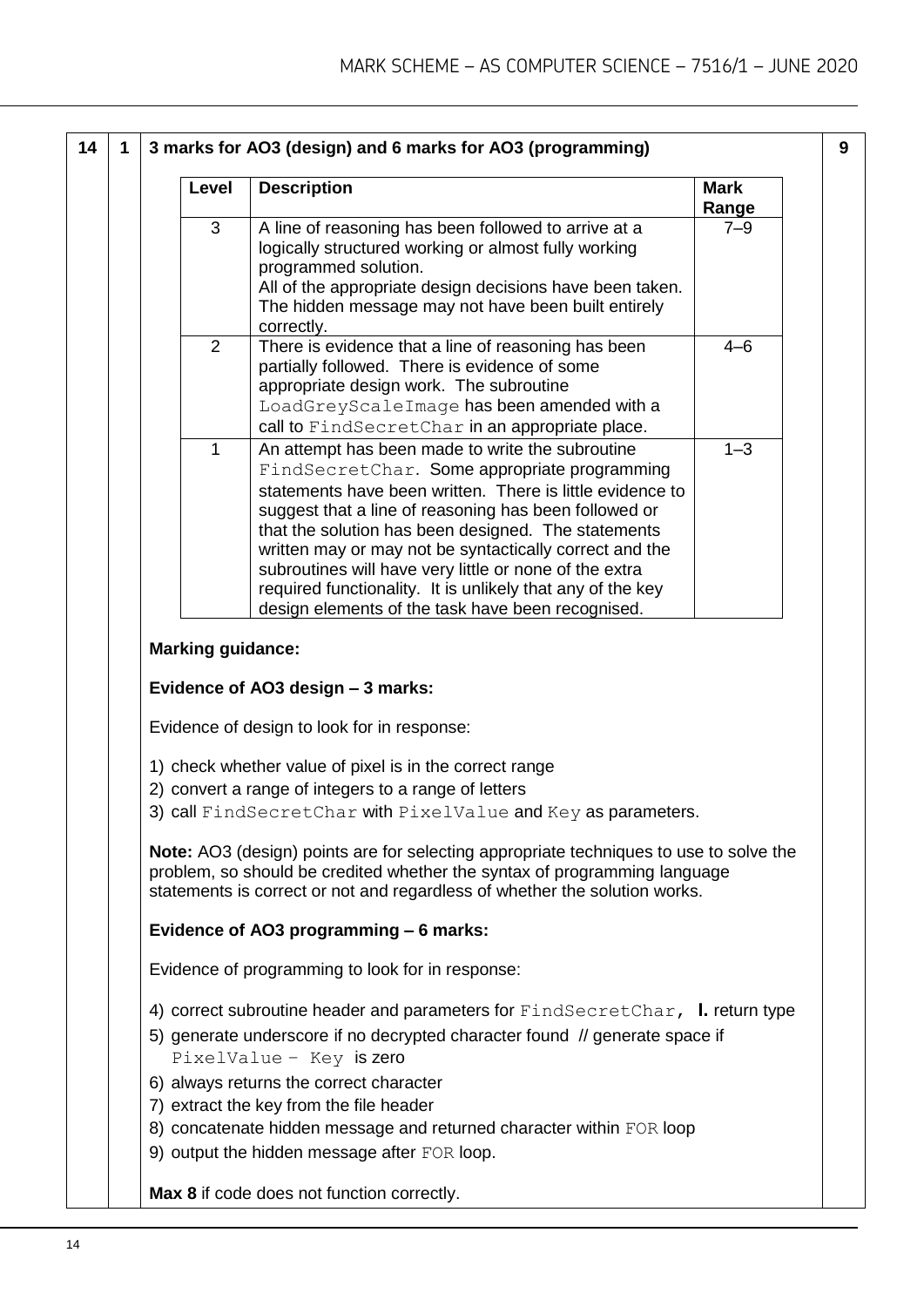| 14 | $\mathbf{2}$ | Mark is for AO3 (evaluate)                                                                                                                               |  |
|----|--------------|----------------------------------------------------------------------------------------------------------------------------------------------------------|--|
|    |              | **** SCREEN CAPTURE ****<br>Must match code from 14.1, including prompts on screen capture matching those in<br>code.<br>Code for 14.1 must be sensible. |  |
|    |              | Screen capture showing:                                                                                                                                  |  |
|    |              | Enter your choice: L<br>Enter filename to load: greyscale<br>H E L PME                                                                                   |  |
|    |              | TestImage2                                                                                                                                               |  |
|    |              | $\#$ $\#$ & $\#$ .<br>$\&: \# + \&$<br>####                                                                                                              |  |
|    |              | A. hyphen instead of underscore character                                                                                                                |  |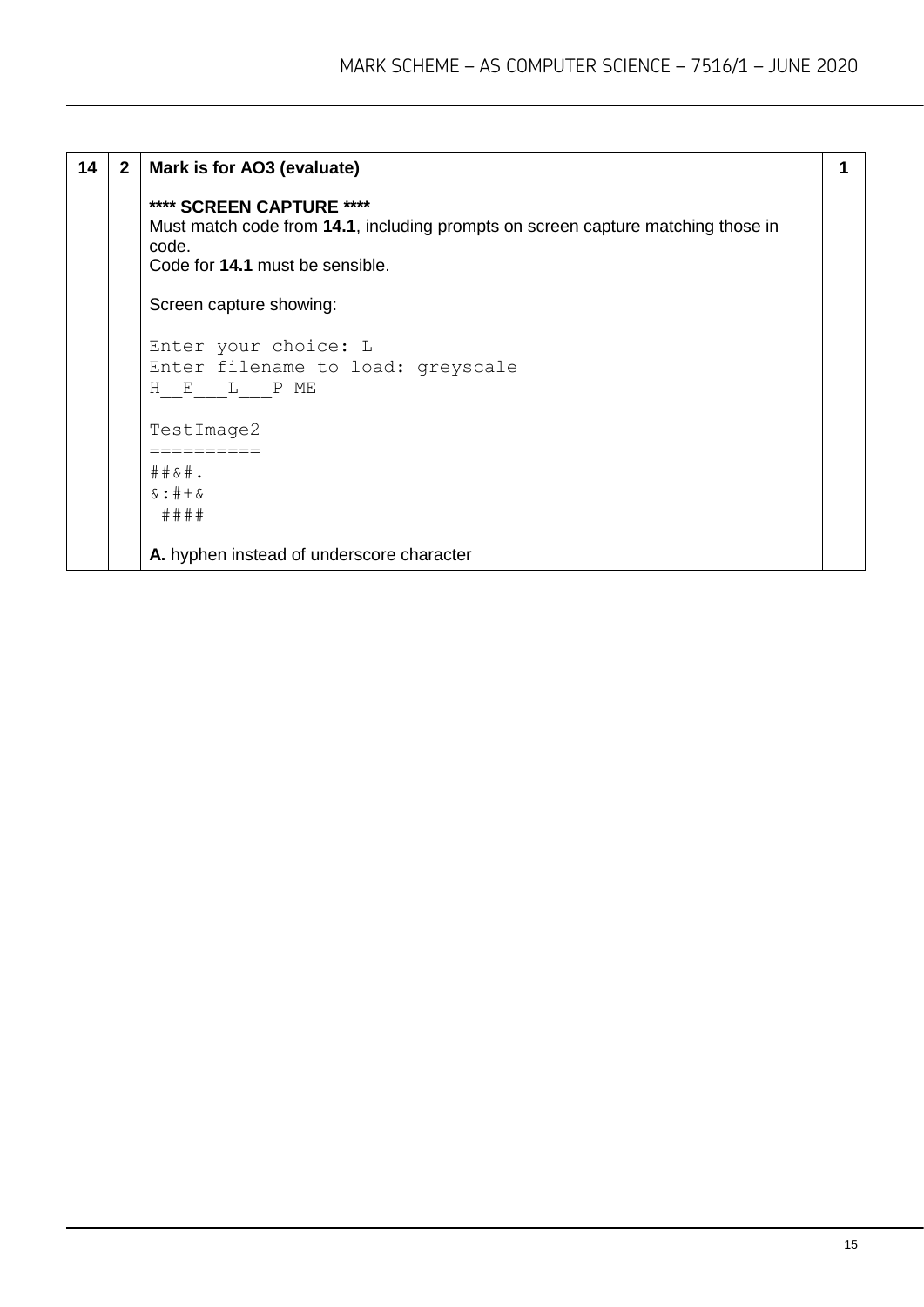| 15 | 1                                                                                                                                                                                                                                                     | 3 marks for AO3 (design) and 9 marks for AO3 (programming)                                                                                                                                                                                                                                   |                                                                                                                                                                                                                                                                                                                                                                                                                                                                                                                                                                                                                                          |                      |  |  |  |  |  |
|----|-------------------------------------------------------------------------------------------------------------------------------------------------------------------------------------------------------------------------------------------------------|----------------------------------------------------------------------------------------------------------------------------------------------------------------------------------------------------------------------------------------------------------------------------------------------|------------------------------------------------------------------------------------------------------------------------------------------------------------------------------------------------------------------------------------------------------------------------------------------------------------------------------------------------------------------------------------------------------------------------------------------------------------------------------------------------------------------------------------------------------------------------------------------------------------------------------------------|----------------------|--|--|--|--|--|
|    |                                                                                                                                                                                                                                                       | Level                                                                                                                                                                                                                                                                                        | <b>Description</b>                                                                                                                                                                                                                                                                                                                                                                                                                                                                                                                                                                                                                       | <b>Mark</b><br>Range |  |  |  |  |  |
|    | 3<br>A line of reasoning has been followed to arrive at a<br>logically structured working or almost fully working<br>programmed solution.<br>All of the appropriate design decisions have been taken.<br>The last value pair may not have been saved. |                                                                                                                                                                                                                                                                                              |                                                                                                                                                                                                                                                                                                                                                                                                                                                                                                                                                                                                                                          |                      |  |  |  |  |  |
|    |                                                                                                                                                                                                                                                       | 2                                                                                                                                                                                                                                                                                            | There is evidence that a line of reasoning has been<br>partially followed. There is evidence of some appropriate<br>design work. Consecutive pixels are counted and most<br>value pairs saved to a new file, delimiter may be missing.                                                                                                                                                                                                                                                                                                                                                                                                   | $5 - 8$              |  |  |  |  |  |
|    |                                                                                                                                                                                                                                                       | 1                                                                                                                                                                                                                                                                                            | An attempt has been made to write the subroutine<br>CompressFile. Some appropriate programming<br>statements have been written. There is little evidence to<br>suggest that a line of reasoning has been followed or that<br>the solution has been designed. The statements written<br>may or may not be syntactically correct and the<br>subroutines will have very little or none of the extra<br>required functionality. It is unlikely that any of the key<br>design elements of the task have been recognised.<br>Some appropriate programming statements from the<br>LoadFile subroutine may have been used for reading a<br>file. | $1 - 4$              |  |  |  |  |  |
|    |                                                                                                                                                                                                                                                       | <b>Marking guidance:</b>                                                                                                                                                                                                                                                                     |                                                                                                                                                                                                                                                                                                                                                                                                                                                                                                                                                                                                                                          |                      |  |  |  |  |  |
|    | Evidence of AO3 design - 3 points:                                                                                                                                                                                                                    |                                                                                                                                                                                                                                                                                              |                                                                                                                                                                                                                                                                                                                                                                                                                                                                                                                                                                                                                                          |                      |  |  |  |  |  |
|    |                                                                                                                                                                                                                                                       | Evidence of design to look for in response:                                                                                                                                                                                                                                                  |                                                                                                                                                                                                                                                                                                                                                                                                                                                                                                                                                                                                                                          |                      |  |  |  |  |  |
|    |                                                                                                                                                                                                                                                       | 1) Attempts to create new file with modified file name<br>2) Structure that compares current character with previous character<br>3) Under some circumstances counts consecutive symbols correctly<br>Note: AO3 (design) points are for selecting appropriate techniques to use to solve the |                                                                                                                                                                                                                                                                                                                                                                                                                                                                                                                                                                                                                                          |                      |  |  |  |  |  |
|    |                                                                                                                                                                                                                                                       | problem, so should be credited whether the syntax of programming language<br>statements is correct or not and regardless of whether the solution works.                                                                                                                                      |                                                                                                                                                                                                                                                                                                                                                                                                                                                                                                                                                                                                                                          |                      |  |  |  |  |  |
|    |                                                                                                                                                                                                                                                       | Evidence of AO3 programming - 9 points:                                                                                                                                                                                                                                                      |                                                                                                                                                                                                                                                                                                                                                                                                                                                                                                                                                                                                                                          |                      |  |  |  |  |  |
|    |                                                                                                                                                                                                                                                       | Evidence of programming to look for in response:                                                                                                                                                                                                                                             |                                                                                                                                                                                                                                                                                                                                                                                                                                                                                                                                                                                                                                          |                      |  |  |  |  |  |
|    |                                                                                                                                                                                                                                                       | 4) Ask user for file name<br>7)                                                                                                                                                                                                                                                              | 5) Open existing file for reading and new file for writing<br>6) Edit file header correctly<br>Initialise symbol count for first run of symbols<br>8) Check each pixel in the file<br>9) Save first symbol count and symbol to file                                                                                                                                                                                                                                                                                                                                                                                                      |                      |  |  |  |  |  |
|    |                                                                                                                                                                                                                                                       |                                                                                                                                                                                                                                                                                              | 10) Save each symbol count and symbol to file (except first and last pairs)                                                                                                                                                                                                                                                                                                                                                                                                                                                                                                                                                              |                      |  |  |  |  |  |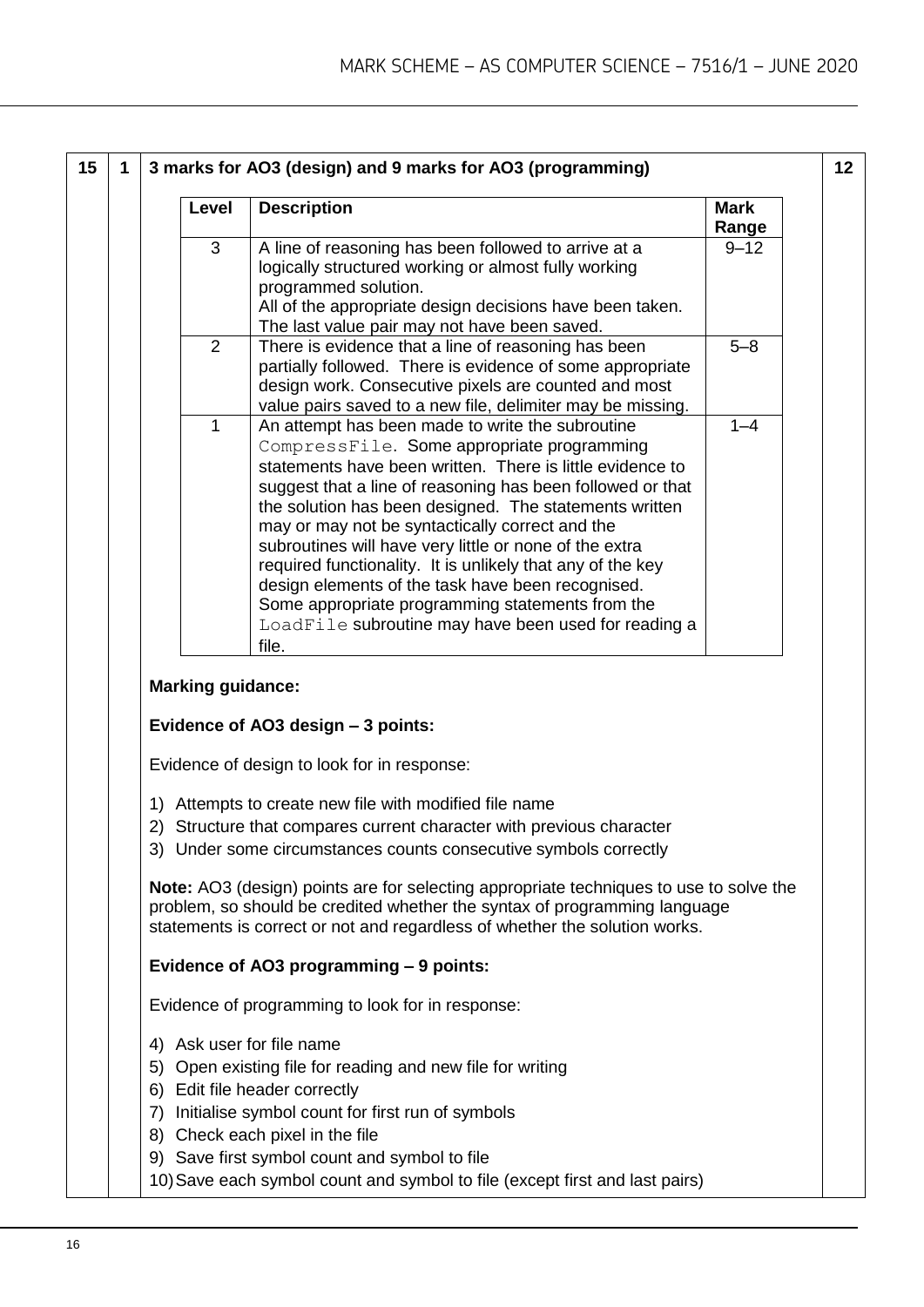|    |                | 11) Save last symbol count and symbol to file                                                                         |  |  |  |  |  |
|----|----------------|-----------------------------------------------------------------------------------------------------------------------|--|--|--|--|--|
|    |                | 12) Reset symbol count for next run of symbols                                                                        |  |  |  |  |  |
|    |                |                                                                                                                       |  |  |  |  |  |
|    |                | Max 11 if code does not function correctly.                                                                           |  |  |  |  |  |
|    |                |                                                                                                                       |  |  |  |  |  |
| 15 | $\overline{2}$ | Mark is for AO3 (evaluate)                                                                                            |  |  |  |  |  |
|    |                | **** SCREEN CAPTURE ****<br>Must match code from 15.1, including prompts on screen capture matching those in<br>code. |  |  |  |  |  |
|    |                | Code for 15.1 must be sensible.                                                                                       |  |  |  |  |  |
|    |                | Screen capture showing:                                                                                               |  |  |  |  |  |
|    |                |                                                                                                                       |  |  |  |  |  |
|    |                | Enter your choice: C                                                                                                  |  |  |  |  |  |
|    |                | Which graphics file do you want to compress? image2                                                                   |  |  |  |  |  |
|    |                |                                                                                                                       |  |  |  |  |  |
|    |                | CMPimage2.txt - Notepad<br>$\times$<br>$\Box$                                                                         |  |  |  |  |  |
|    |                | File Edit Format View Help                                                                                            |  |  |  |  |  |
|    |                | Head, 59, 10, C                                                                                                       |  |  |  |  |  |
|    |                | 81.<br>5/                                                                                                             |  |  |  |  |  |
|    |                | $\begin{bmatrix} 37 \\ 5 \end{bmatrix}$                                                                               |  |  |  |  |  |
|    |                | $ 4\rangle$                                                                                                           |  |  |  |  |  |
|    |                | 1.<br>7/                                                                                                              |  |  |  |  |  |
|    |                | 38,                                                                                                                   |  |  |  |  |  |
|    |                | 21, 7<br>38,                                                                                                          |  |  |  |  |  |
|    |                | 20, 4<br>40,                                                                                                          |  |  |  |  |  |
|    |                | 20, 4                                                                                                                 |  |  |  |  |  |
|    |                | 39,<br>5/                                                                                                             |  |  |  |  |  |
|    |                | 1,@<br>7/                                                                                                             |  |  |  |  |  |
|    |                | 1.@<br>7.7                                                                                                            |  |  |  |  |  |
|    |                | 38,                                                                                                                   |  |  |  |  |  |
|    |                | 21, 4<br>38,                                                                                                          |  |  |  |  |  |
|    |                | $ 21, \times$<br>39,                                                                                                  |  |  |  |  |  |
|    |                | $ 20, \times$                                                                                                         |  |  |  |  |  |
|    |                | 31,                                                                                                                   |  |  |  |  |  |
|    |                |                                                                                                                       |  |  |  |  |  |
|    |                | ⋖<br>≯                                                                                                                |  |  |  |  |  |
|    |                | Windov<br>Ln 1, Cc 100%                                                                                               |  |  |  |  |  |
|    |                |                                                                                                                       |  |  |  |  |  |
|    |                |                                                                                                                       |  |  |  |  |  |
|    |                |                                                                                                                       |  |  |  |  |  |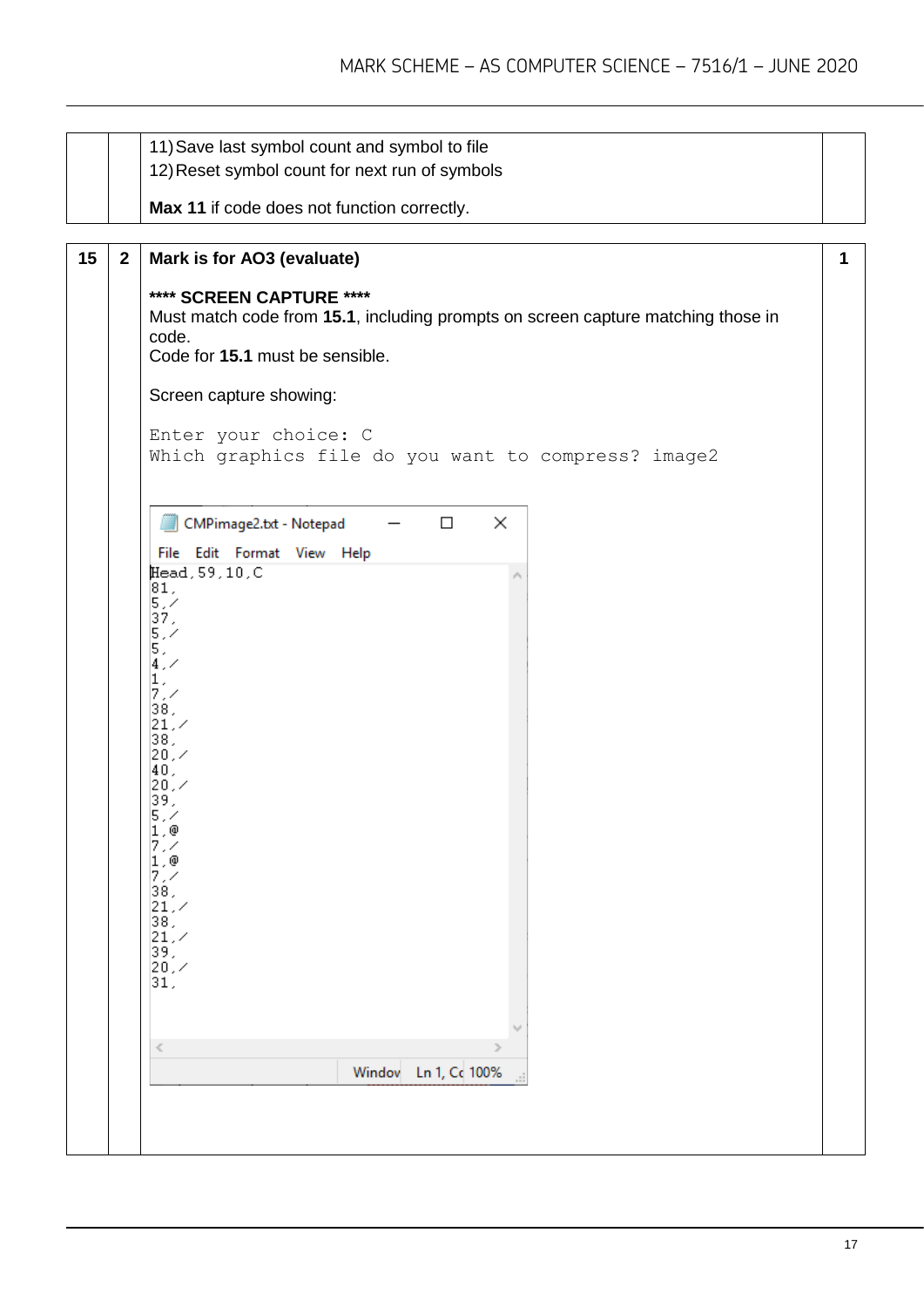```
03 1 Dim X As Integer '
      Dim Product As Integer '
      Dim Factor As Integer '1
      Console.Write("Enter an integer greater than 1: ") '
      X = Console.ReadLine '2
      Product = 1 '
      Factor = 0 '3While Product < X '4
         Factor += 1 '
         Product *= Factor '5
      End While
      If X = Product Then '6
        Product = 1 \cdot 7For N = 1 To Factor \cdot 8
            Product = Product * N '
           Console.WriteLine(N) '9
         Next
      Else
         Console.WriteLine("No result")
      End If
                                                                          9
13 1 Sub MirrorImage(ByVal Grid(,) As String, ByVal Header As 
      FileHeader) '2
         Dim NewGrid(Header.Height - 1, Header.Width - 1) As String '1
        For Row = 0 To Header. Height -1For Column = 0 To Header. Width - 1 '4
             NewGrid(Row, Column) = Grid(Row, Header.Width - 1 -
      Column) '3
           Next 
         Next
         DisplayImage(NewGrid, Header)
      End Sub
      Sub DisplayMenu()
         Console.WriteLine()
         Console.WriteLine("Main Menu")
         Console.WriteLine("=========")
         Console.WriteLine("L - Load graphics file")
         Console.WriteLine("D - Display image")
         Console.WriteLine("E - Edit image")
         Console.WriteLine("S - Save image")
         Console.WriteLine("X - Exit program")
         Console.WriteLine("M - Mirror image") '5
      End Sub
      Sub Graphics()
         Dim MenuOption As Char
        Dim Grid(MAX WIDTH - 1, MAX HEIGHT - 1) As String
         ClearGrid(Grid)
         Dim Header As FileHeader
         SetHeader(Header)
         Dim ProgramEnd As Boolean = False
         While Not ProgramEnd
           DisplayMenu()
           MenuOption = GetMenuOption()
                                                                          6
```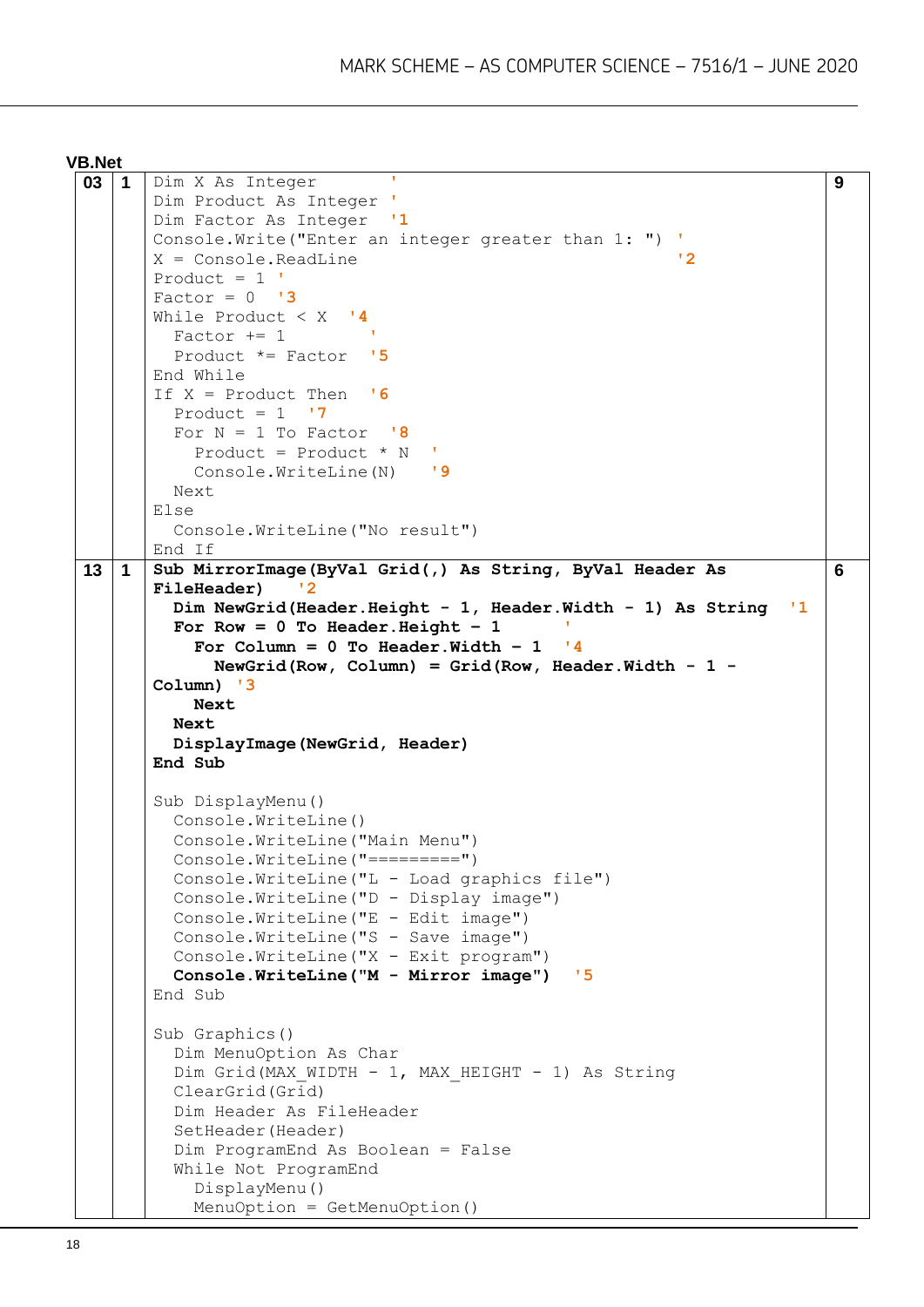```
 If MenuOption = "L" Then
              LoadFile(Grid, Header)
            ElseIf MenuOption = "D" Then
              DisplayImage(Grid, Header)
            ElseIf MenuOption = "E" Then
              Grid = EditImage(Grid, Header)
            ElseIf MenuOption = "S" Then
              SaveImage(Grid, Header)
            ElseIf MenuOption = "X" Then
              ProgramEnd = True
            ElseIf MenuOption = "M" Then
              MirrorImage(Grid, Header) '6
            Else
              Console.WriteLine("You did not choose a valid menu option. 
       Try again")
            End If
          End While
          Console.WriteLine("You have chosen to exit the program")
          Console.Write("Do you want to save the image as a graphics 
       file? (Y/N) ")
          Dim Answer As String = Console.ReadLine()
         If Answer = "Y" Or Answer = "y" Then
            SaveFile(Grid, Header)
          End If
       End Sub
       Alternative answer for MirrorImage subroutine
       Sub MirrorImage(ByVal Grid(,) As String, ByVal Header As 
       FileHeader) '2
          For Row = 0 To Header.Height – 1 '
           For Column = 0 To Header. Width - 1 \tcdot 4 Console.Write(Grid(Row, Header.Width - 1 - Column)) ' 3
            Next
            Console.WriteLine()
          Next
       End Sub
14 1 Function FindSecretChar(ByVal PixelValue As Integer, ByVal Key 
       As Integer) As Char
          Dim NewValue As Integer = PixelValue - Key
          If NewValue = 0 Then
            Return " " '6
          ElseIf NewValue >= 1 And NewValue <= 26 Then '1
            Return Chr(NewValue + Asc("A") – 1) '2
          Else
            Return "_" '5
          End If
       End Function
       Sub LoadGreyScaleImage(ByVal FileIn As StreamReader, ByVal 
       Grid(,) As String, ByVal Header As FileHeader) 
                                                                             9
```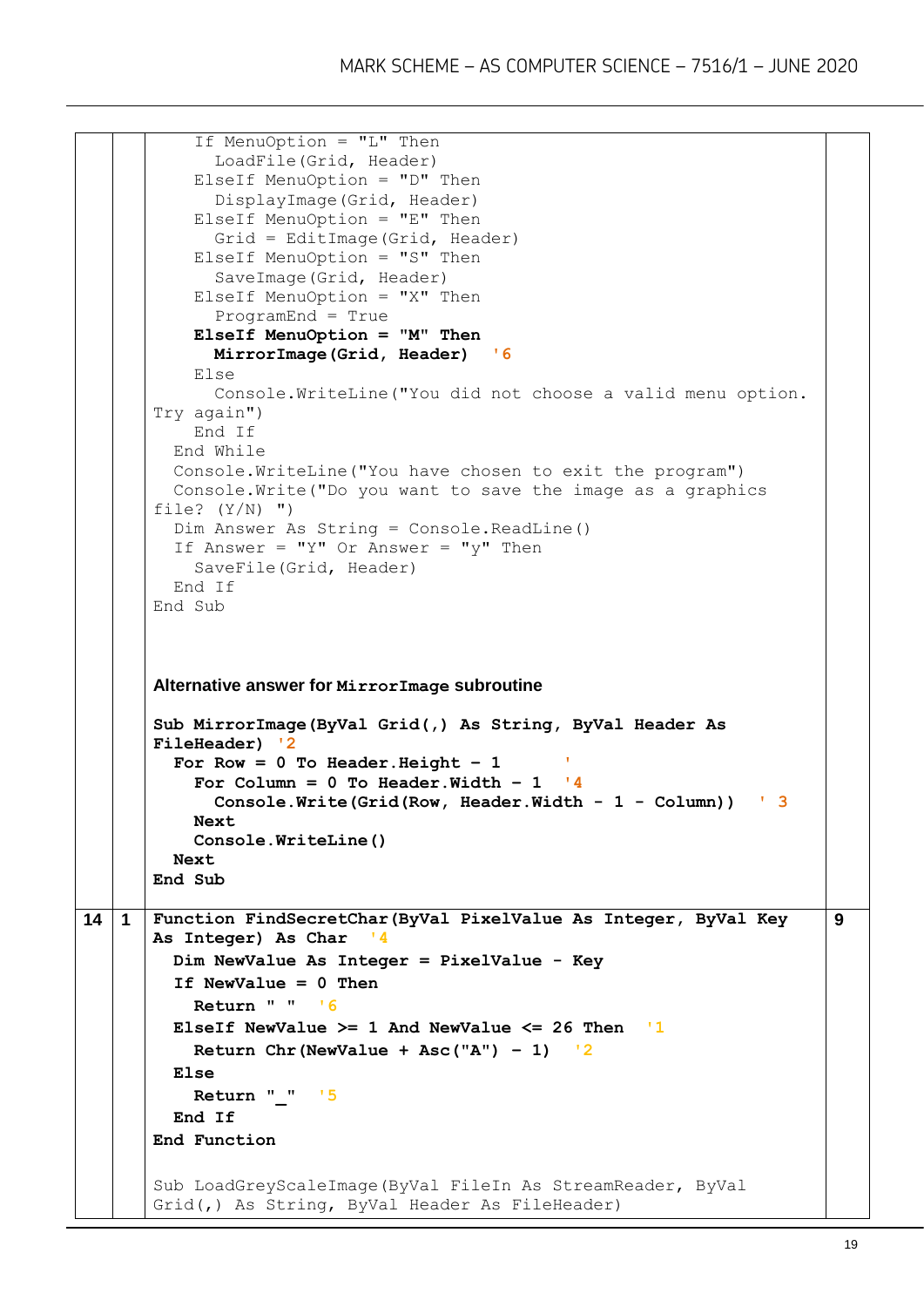```
 Try
            Dim NextPixel As String
            Dim PixelValue As Integer
            Dim HiddenMessage As String = ""
            Dim Key As Integer = 
       CInt(Header.Title.Substring(Header.Title.Length - 1, 1)) '7
           For Row = 0 To Header. Height - 1
             For Column = 0 To Header. Width - 1
               NextPixel = FileIn.ReadLine() PixelValue = CInt(NextPixel)
                HiddenMessage += FindSecretChar(PixelValue, Key) '3, 8
                Grid(Row, Column) = ConvertChar(PixelValue)
              Next
            Next
            Console.WriteLine(HiddenMessage) '9
          Catch
            DisplayError("Image data error")
          End Try
       End Sub
15 1 Sub CompressFile()
          Console.Write("Enter the filename containing the data to 
       compress: ")
          Dim FileName As String = Console.ReadLine '4
          Dim FileIn As StreamReader = New StreamReader(FileName) '5
          Dim HeaderLine As String = FileIn.ReadLine()
          Dim Fields() As String = HeaderLine.Split(",")
          Dim Header As FileHeader
          Header.Title = Fields(0)
          Header.Width = CInt(Fields(1))
          Header.Height = CInt(Fields(2))
          Header.FileType = "C" '6
          Dim FileData As String = FileIn.ReadLine()
          FileIn.Close()
          Dim FileOut As StreamWriter = New StreamWriter("CMP" & 
       FileName) '1, 5
          FileOut.WriteLine(Header.Title + "," + CStr(Header.Width) + 
       "," + CStr(Header.Height) + "," + Header.FileType) '2
          Dim Count As Integer = 1 '7
          Dim LastChar As Char = FileData(0)
         For Pos = 1 To FileData.Length -1 <sup>18</sup>
            If FileData(Pos) = LastChar Then '2
              Count += 1 '3
            Else
              FileOut.WriteLine(CStr(Count) + "," + LastChar) '9, 10
              Count = 1 '12
              LastChar = FileData(Pos)
            End If
          Next
          FileOut.WriteLine(CStr(Count) + "," + LastChar) '11
          FileOut.Close()
       End Sub
                                                                             12
```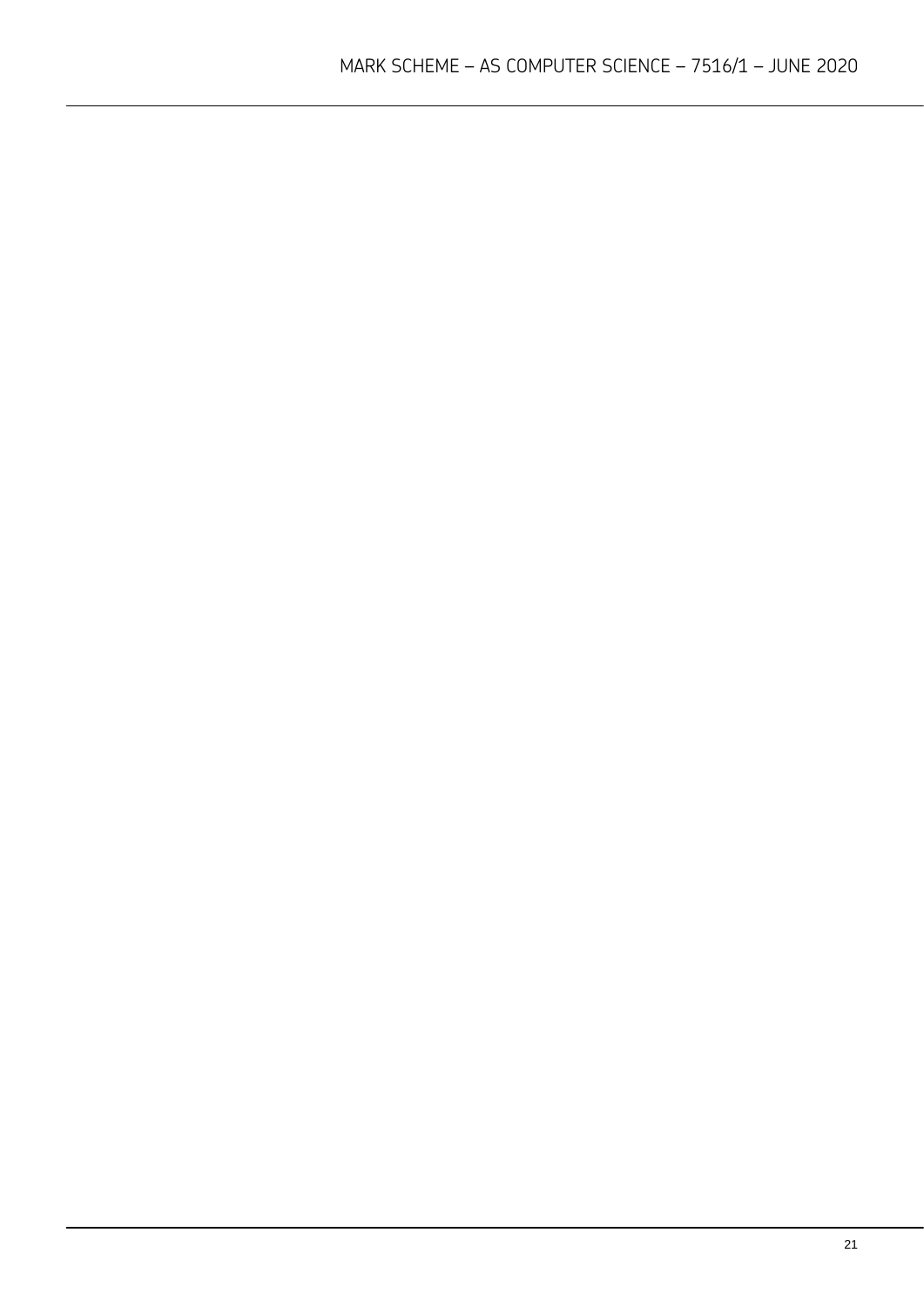```
Python 3
```

```
03 1 # X, Product, Factor are integers # 1
      print("Enter an integer greater than 1: ") #
      X = int(input()) # 2
      Product = 1 #
      Factor = 0 # 3
      while Product < X: # 4
          Factor += 1 Product = Product * Factor # 5
      if X == Product: # 6
           Product = 1 # 7
           for N in range(1, Factor + 1): # 8
               Product = Product * N #
               print(N) # 9
      else:
           print("No result")
                                                                             9
13 1 def MirrorImage(Grid, Header): # 2
         NewGrid = [[EMPTY_STRING for Column in range(MAX_WIDTH)] for Row 
      in range(MAX_HEIGHT)]
         NewGrid = ClearGrid(NewGrid) # 1
        for ThisRow in range(Header.Height):
           for NewColumn in range(Header.Width): # 4
             NewGrid[ThisRow][NewColumn] = Grid[ThisRow][Header.Width -
      NewColumn - 1] # 3
         DisplayImage(NewGrid, Header)
      def DisplayMenu():
         print()
         print("Main Menu")
         print("=========")
         print("L - Load graphics file") 
         print("D - Display image")
         print("E - Edit image")
         print("S - Save image")
         print("M - Mirror image") # 5
         print("X - Exit program") 
         print()
      def Graphics():
        Grid = [[''] for Column in range (MAX WIDTH)] for Row in
      range(MAX_HEIGHT)]
         Grid = ClearGrid(Grid)
         Header = FileHeader()
         ProgramEnd = False
         while not ProgramEnd:
           DisplayMenu()
           MenuOption = GetMenuOption()
           if MenuOption == 'L':
             Grid, Header = LoadFile(Grid, Header)
           elif MenuOption == 'D':
             DisplayImage(Grid, Header) 
           elif MenuOption == 'E':
             Grid = EditImage(Grid, Header)
           elif MenuOption == 'S': 
             SaveImage(Grid, Header) 
                                                                             6
```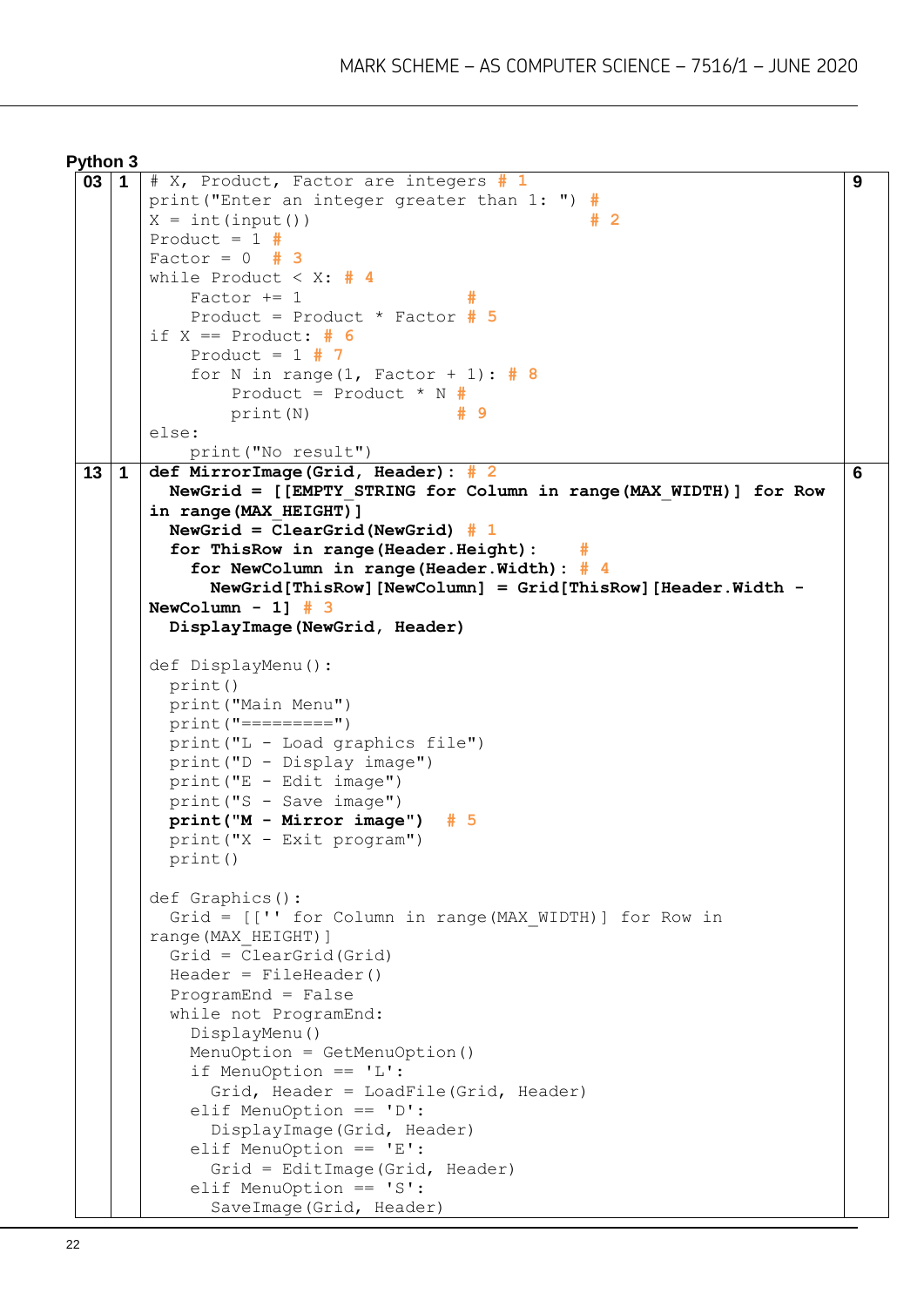```
 elif MenuOption == 'M':
              Grid = MirrorImage(Grid, Header) # 6
           elif MenuOption == 'X':
              ProgramEnd = True
            else:
              print("You did not choose a valid menu option. Try again")
         print("You have chosen to exit the program")
         Answer = input("Do you want to save the image as a graphics file? 
       (Y/N) ")
        if Answer == "Y" or Answer == "v":
            SaveFile(Grid, Header)
14 1 def FindSecretChar(PixelValue, Key): # 4
         Character = '_' # 5
         NewValue = PixelValue - Key 
         if NewValue == 0:
           Character = ' ' # 6
         elif NewValue in range(1, 27): # 1
          Character = chr(ord('A') + NewValue - 1) # 2 return Character 
      def LoadGreyScaleImage(FileIn, Grid, Header):
         try:
          Key = int(Header.Title[-1]) # 7 HiddenMessage = EMPTY_STRING
            for Row in range(Header.Height):
              for Column in range(Header.Width):
                NextPixel = FileIn.readline()
                PixelValue = int(NextPixel)
                HiddenMessage = HiddenMessage + FindSecretChar(PixelValue, 
      Key) # 3, 8
                Grid[Row][Column] = ConvertChar(PixelValue)
           print(HiddenMessage) # 9
         except:
            DisplayError("Image data error") 
         return Grid
                                                                               9
15 1 def CompressFile():
         FileFound = False
         Header = FileHeader()
         FileName = input("Which graphics file do you want to compress? ") 
      # 4
         try:
           FileIn = open(FileName + ".txt", 'r') 
           FileFound = True
          FileOut = open("CMP" + FileName + ".txt", 'w') # 1, 5
           HeaderLine = FileIn.readline()
          HeaderLine = HeaderLine[0:-2] + "C" # 6 FileOut.write(HeaderLine + "\n") # 2
           ImageData = FileIn.readline()
           PrevPixelChar = ImageData[0]
           PixelCount = 0 # 7
           for NextPixelChar in ImageData: # 8
              if NextPixelChar == PrevPixelChar: # 2
                                                                               12
```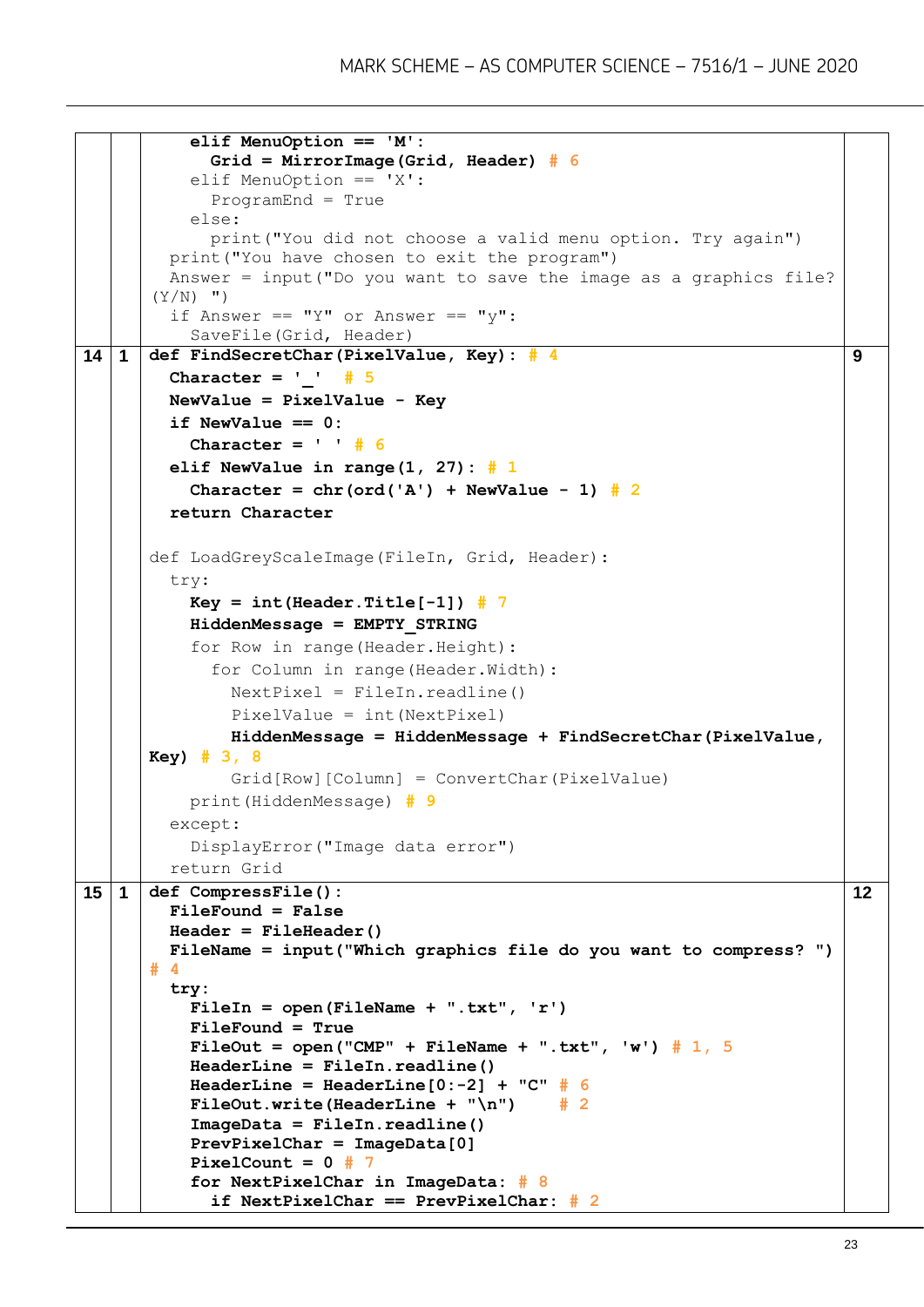```
PixelCount += 1 # 3
       else:
         FileOut.write(str(PixelCount) + "," + PrevPixelChar + "\n") 
# 9, 10
         PrevPixelChar = NextPixelChar
         PixelCount = 1 # 12
    FileOut.write(str(PixelCount) + "," + PrevPixelChar + "\n") # 
11
     FileOut.close()
     FileIn.close() 
   except:
     if not FileFound:
       DisplayError("File not found")
     else:
      DisplayError("Error during compression")
```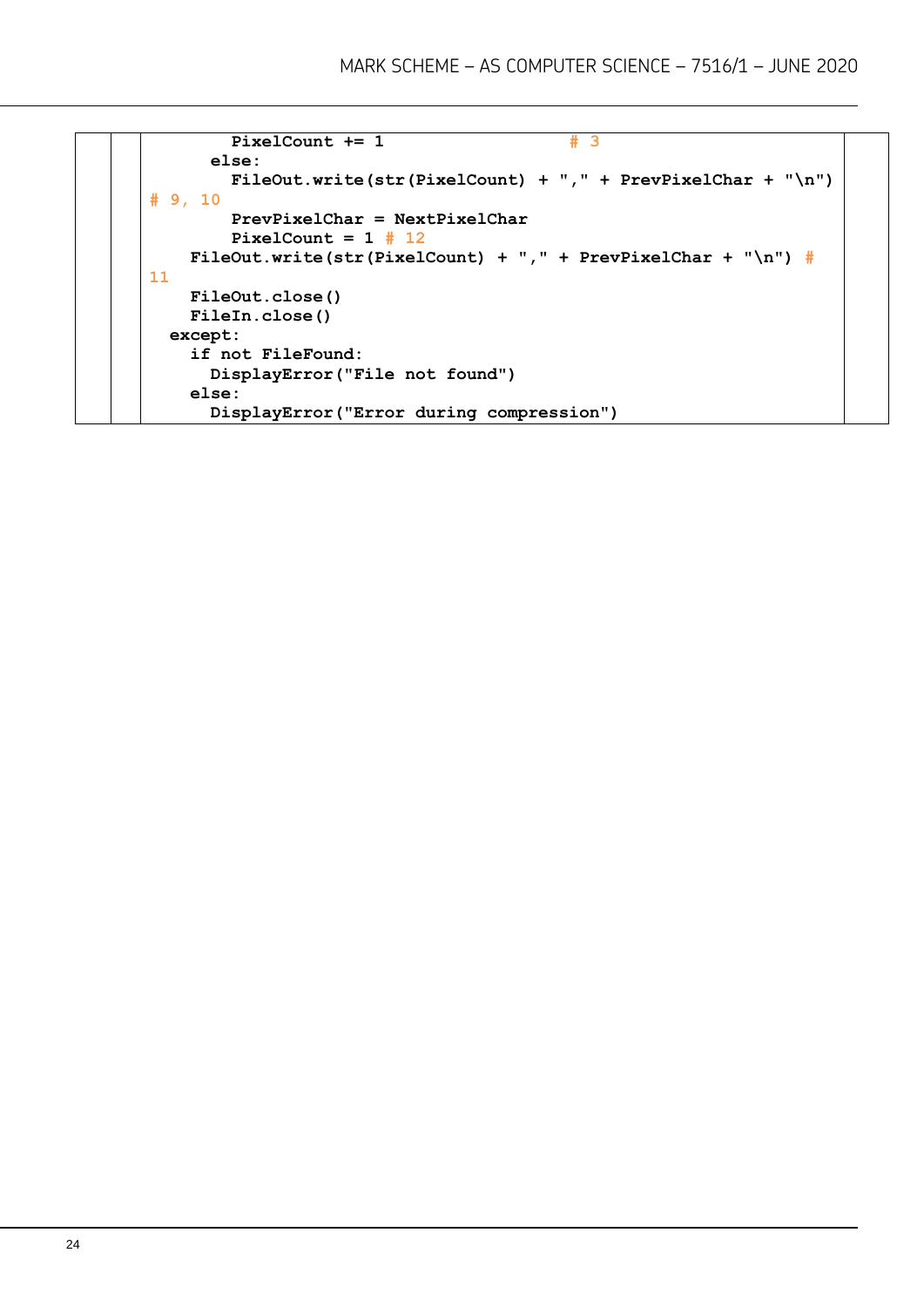```
Python 2
```

```
03 1 # X, Product, Factor are integers # 1
      print "Enter an integer greater than 1: " #
      X = int(raw input() ) # 2
      Product = 1 \#Factor = 0 # 3
      while Product < X: # 4
          Factor += 1 Product = Product * Factor # 5
      if X == Product: # 6
           Product = 1 # 7
           for N in range(1, Factor + 1): # 8
               Product = Product * N #
               print N # 9
      else:
           print "No result"
                                                                             9
13 1 def MirrorImage(Grid, Header): # 2
         NewGrid = [[EMPTY_STRING for Column in range(MAX_WIDTH)] for Row 
      in range(MAX_HEIGHT)]
         NewGrid = ClearGrid(NewGrid) # 1
         for ThisRow in range(Header.Height):
           for NewColumn in range(Header.Width): # 4
             NewGrid[ThisRow][NewColumn] = Grid[ThisRow][Header.Width -
      NewColumn - 1] # 3
         DisplayImage(NewGrid, Header)
      def DisplayMenu():
         print
         print "Main Menu"
         print "========="
         print "L - Load graphics file"
         print "D - Display image"
         print "E - Edit image"
         print "S - Save image"
         print "M - Mirror image" # 5
         print "X - Exit program"
         print
      def Graphics():
        Grid = [[''] for Column in range (MAX WIDTH)] for Row in
      range(MAX_HEIGHT)]
         Grid = ClearGrid(Grid)
         Header = FileHeader()
         ProgramEnd = False
         while not ProgramEnd:
           DisplayMenu()
           MenuOption = GetMenuOption()
           if MenuOption == 'L':
             Grid, Header = LoadFile(Grid, Header)
           elif MenuOption == 'D':
             DisplayImage(Grid, Header) 
           elif MenuOption == 'E':
             Grid = EditImage(Grid, Header) 
           elif MenuOption == 'S': 
             SaveImage(Grid, Header)
                                                                             6
```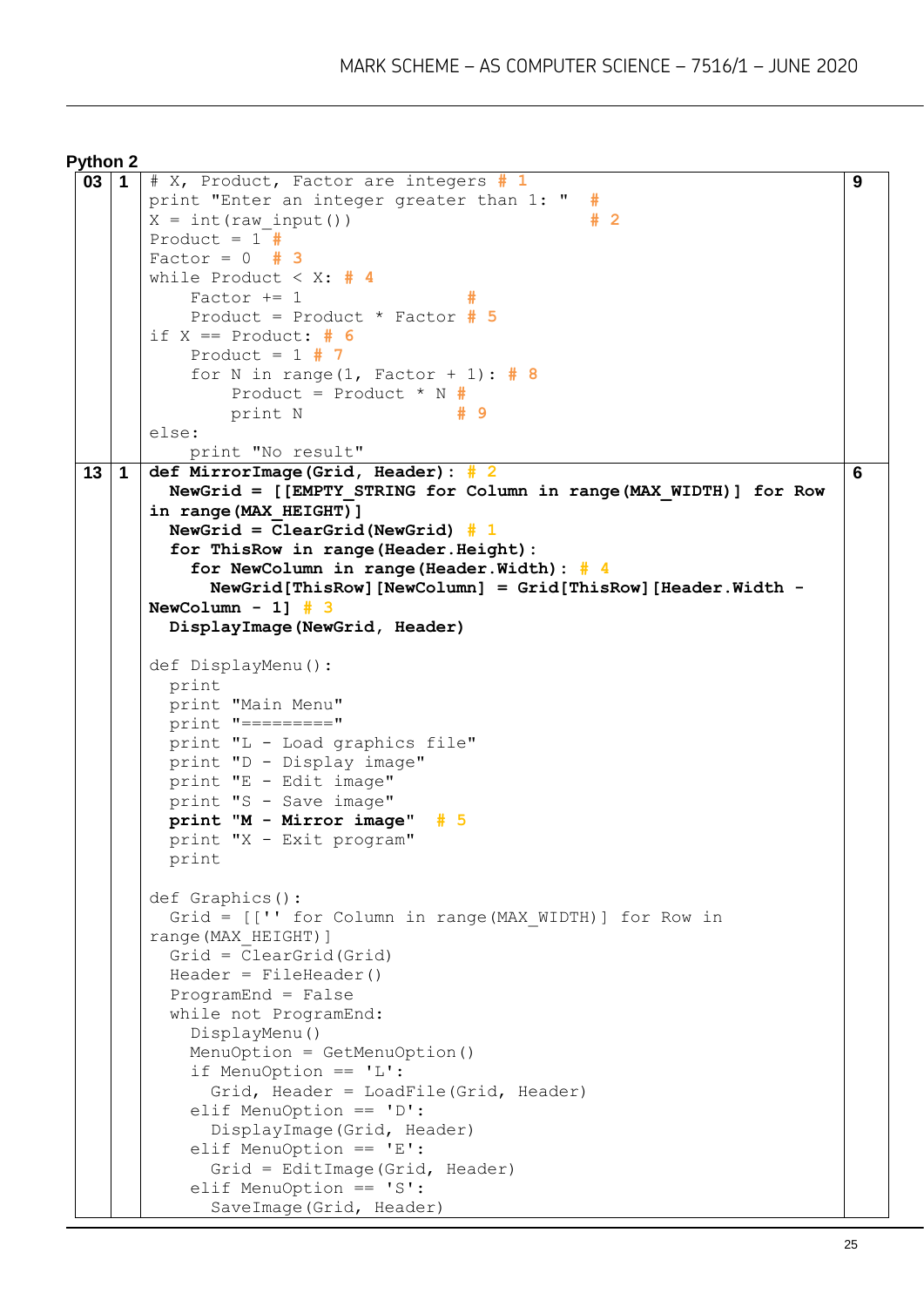```
 elif MenuOption == 'M':
              Grid = MirrorImage(Grid, Header) # 6
           elif MenuOption == 'X':
              ProgramEnd = True
            else:
             print "You did not choose a valid menu option. Try again"
         print "You have chosen to exit the program"
        Answer = raw input ("Do you want to save the image as a graphics
      file? (Y/N) ")
        if Answer == "Y" or Answer == "v":
            SaveFile(Grid, Header)
14 1 def FindSecretChar(PixelValue, Key): # 4
        Character = ' ' # 5
         NewValue = PixelValue - Key 
         if NewValue == 0:
           Character = ' ' # 6
         elif NewValue in range(1, 27): # 1
          Character = chr(ord('A') + NewValue - 1) # 2 return Character 
      def LoadGreyScaleImage(FileIn, Grid, Header):
         try:
          Key = int(Header.Title[-1]) # 7 HiddenMessage = EMPTY_STRING
            for Row in range(Header.Height):
              for Column in range(Header.Width):
                NextPixel = FileIn.readline()
                PixelValue = int(NextPixel)
                HiddenMessage = HiddenMessage + FindSecretChar(PixelValue, 
      Key) # 3, 8
                Grid[Row][Column] = ConvertChar(PixelValue)
           print HiddenMessage # 9
         except:
            DisplayError("Image data error") 
         return Grid
                                                                              9
15 1 def CompressFile():
         FileFound = False
         Header = FileHeader()
         FileName = raw_input("Which graphics file do you want to 
      compress? ") # 4
         try:
           FileIn = open(FileName + ".txt", 'r') 
           FileFound = True
          FileOut = open("CMP" + FileName + ".txt", 'w') # 1, 5
           HeaderLine = FileIn.readline()
          HeaderLine = HeaderLine[0:-2] + "C" # 6 FileOut.write(HeaderLine + "\n") # 2
           ImageData = FileIn.readline()
           PrevPixelChar = ImageData[0]
           PixelCount = 0 # 7
           for NextPixelChar in ImageData: # 8
              if NextPixelChar == PrevPixelChar: # 2
                                                                              12
```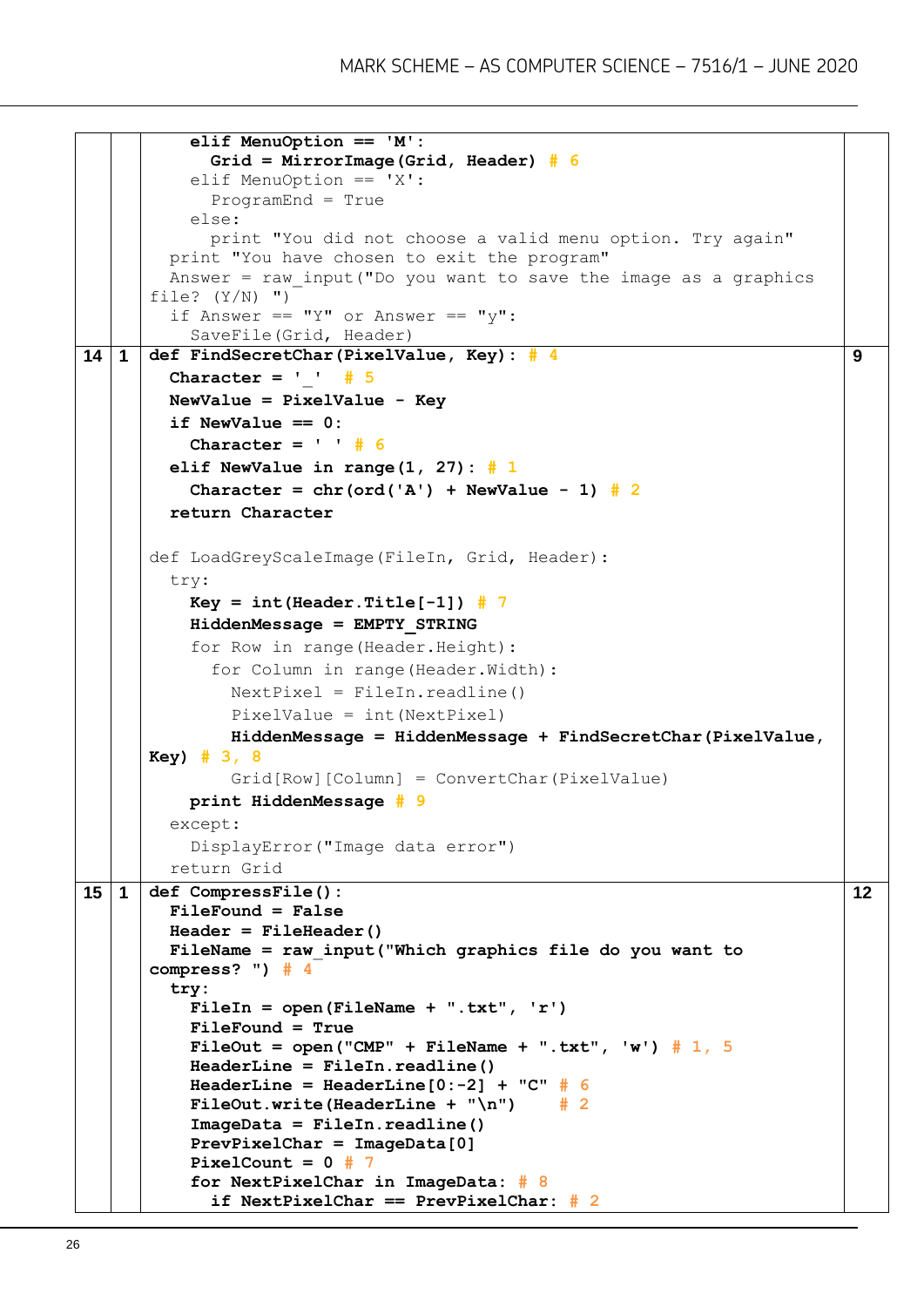```
PixelCount += 1 # 3
       else:
         FileOut.write(str(PixelCount) + "," + PrevPixelChar + "\n") 
# 9, 10
         PrevPixelChar = NextPixelChar
         PixelCount = 1 # 12
    FileOut.write(str(PixelCount) + "," + PrevPixelChar + "\n") # 
11
     FileOut.close()
     FileIn.close() 
   except:
     if not FileFound:
       DisplayError("File not found")
     else:
      DisplayError("Error during compression")
```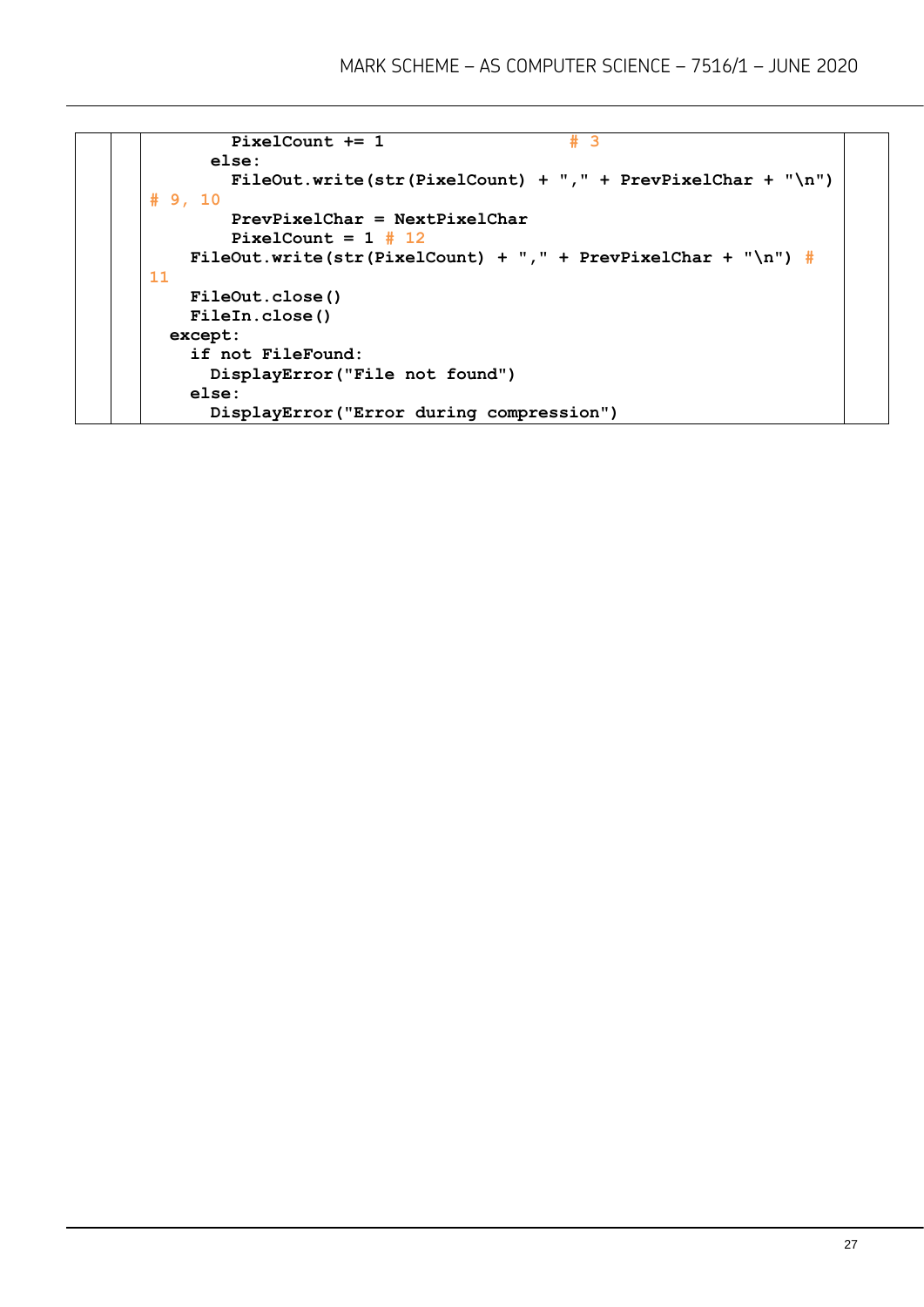#### **Pascal**

```
03 1 program question3;
          {$APPtype CONSOLE}
          uses SysUtils;
          var
             X, Product, Factor, N: integer; // 1
         begin
             write('Enter an integer greater than 1: '); //
             readln(X); // 2
             Product := 1; //
             Factor := 0; // 3
             while Product < X do // 4
             begin
               Factor := Factor + 1; //
               Product := Product * Factor; // 5
             end;
             if X = Product // 6
              then
                begin
                Product := 1; // 7
                 for N := 1 to Factor do // 8
                  begin
                     Product := Product * N; //
                     writeln(N); // 9
                   end;
                 end
               else
                 writeln('No result');
             readln;
          end. 
                                                                        9
13 1 procedure MirrorImage(var Grid: TGrid; Header: FileHeader); 
          // 2
          var
             NewGrid: TGrid;
             ThisRow, NewColumn: integer;
         begin
             ClearGrid(NewGrid); // 1
             for ThisRow := 0 to Header.Height - 1 do
               for NewColumn := 0 to Header.Width - 1 do // 4
                 NewGrid[ThisRow, NewColumn] := Grid[ThisRow, 
         Header.Width - NewColumn - 1]; // 3
             DisplayImage(NewGrid, Header) ;
             Grid := NewGrid;
          end;
          procedure DisplayMenu();
         begin
             writeln;
             writeln('Main Menu');
            writeln('-----');
             writeln('L - Load graphics file');
             writeln('D - Display image');
                                                                        6
```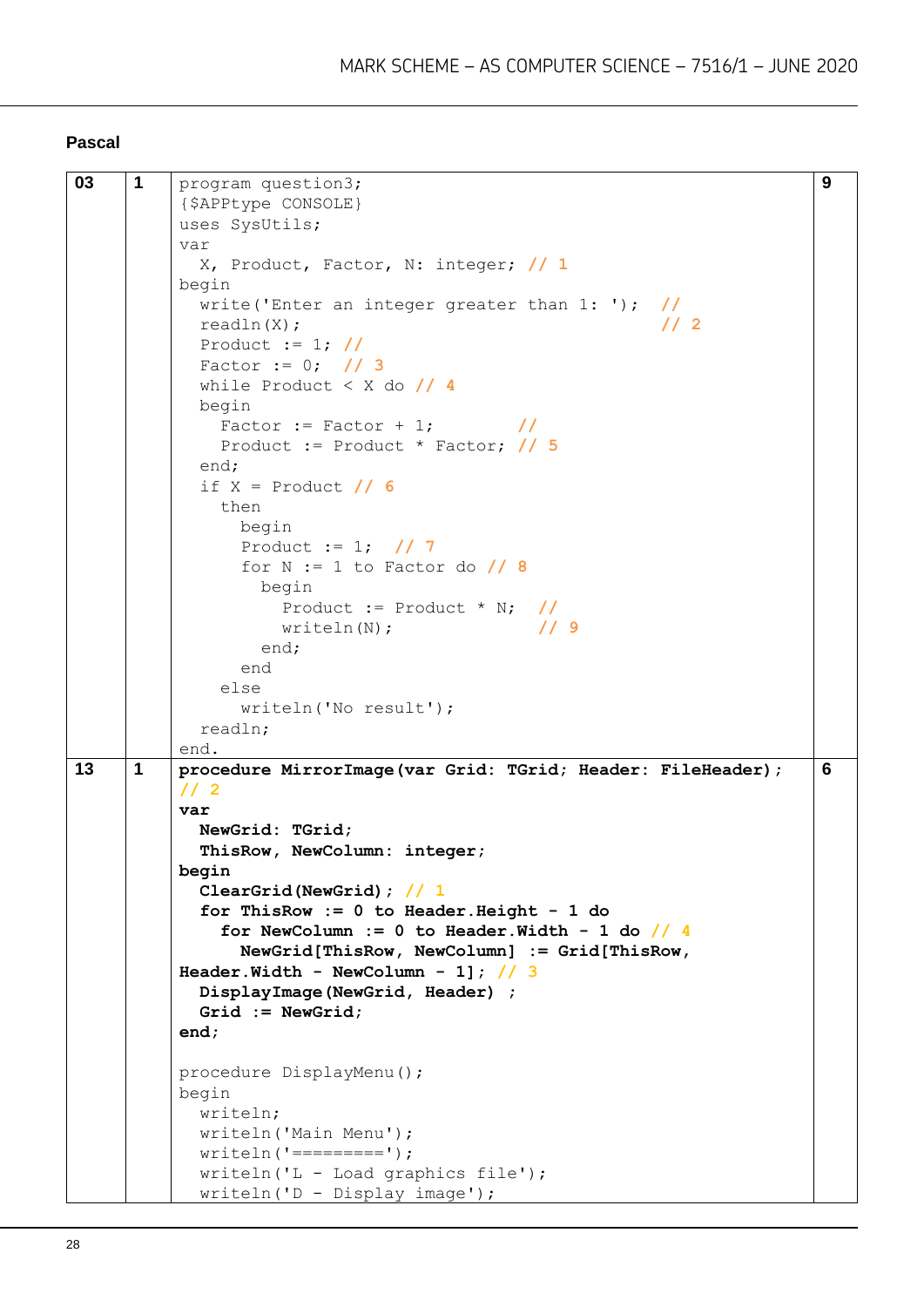```
writeln('E - Edit image'); writeln('S - Save image');
             writeln('M - Mirror image'); // 5
             writeln('X - Exit program');
             writeln;
          end;
          procedure Graphics();
          var
             Grid: TGrid;
             Header: FileHeader;
             ProgramEnd: boolean;
             MenuOption: char;
             Answer: char;
          begin
             ClearGrid(Grid);
              SetHeader(Header);
              ProgramEnd := false;
             while not ProgramEnd do
             begin
                DisplayMenu();
              MenuOption := GetMenuOption();
                case MenuOption of
                  'L': LoadFile(Grid, Header);
                 'D': DisplayImage(Grid, Header);
                  'E': EditImage(Grid, Header);
                  'S': SaveImage(Grid, Header);
                  'M': MirrorImage(Grid, Header); // 6
                 'X': ProgramEnd := true;
                else
                  writeln('You did not choose a valid menu option. Try 
          again');
                end;
              end;
             writeln('You have chosen to exit the program');
             write('Do you want to save the image as a graphics file? 
           (Y/N) ');
             readln(Answer);
             if (Answer = 'Y') or (Answer = 'Y')
                then
                 SaveFile(Grid, Header);
              readln;
          end;
14 1 function FindSecretChar(PixelValue, Key: integer): char; // 4
          var
              Character: char;
             NewValue: integer;
          begin
             Character := '_'; // 5
             NewValue:= PixelValue - Key;
             if NewValue = 0 then
                                                                             9
```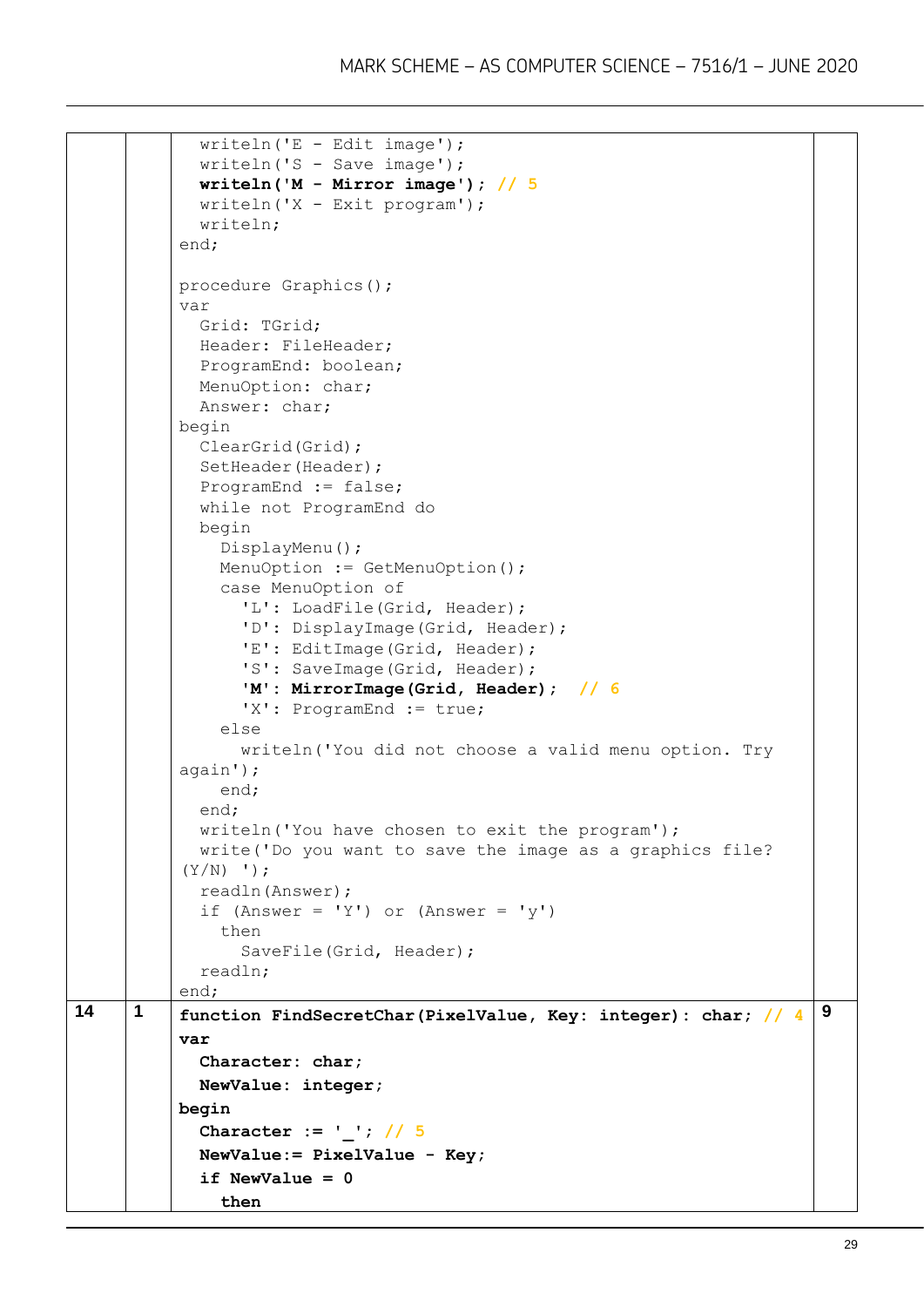```
 Character := ' ' // 6
                else
                  if (NewValue >= 1) And (NewValue <= 26) // 1
                    then
                      Character := chr(ord('A') + NewValue - 1); // 2
             FindSecretChar := Character;
          end;
          procedure LoadGreyScaleImage(var FileIn: text; var Grid: 
          TGrid; var Header: FileHeader);
          var
             Row, Column: integer;
             NextPixel, HiddenMessage: string;
             PixelValue, Key: integer;
          Begin
             try
                Key := strToInt(rightStr(Header.Title, 1)); // 7
                HiddenMessage := EMPTY_STRING;
                for Row := 0 to Header.Height - 1 do
                  for Column := 0 to Header.Width - 1 do
                    begin
                      readln(FileIn, NextPixel);
                     PixelValue := strToInt(NextPixel);
                      HiddenMessage := HiddenMessage + 
          FindSecretChar(PixelValue, Key); // 3, 8
                     Grid[Row, Column] := ConvertChar(PixelValue);
                    end;
             writeln(HiddenMessage); // 9
             except
                DisplayError('Image data error');
             end;
          end; 
15 1 procedure CompressFile();
          var
             FileFound: boolean;
             Header: FileHeader;
             FileIn, FileOut: text;
             FileName, HeaderLine: string;
             Fields: array[0 .. 4] of string;
             i, PixelCount: integer;
             PrevPixelChar, NextPixelChar: char;
          begin
             FileFound := false;
             write('Which graphics file do you want to compress? ');
             readln(FileName); // 4
             try
                assignFile(FileIn, FileName + '.txt');
                reset(FileIn);
                FileFound := true;
                                                                             12
```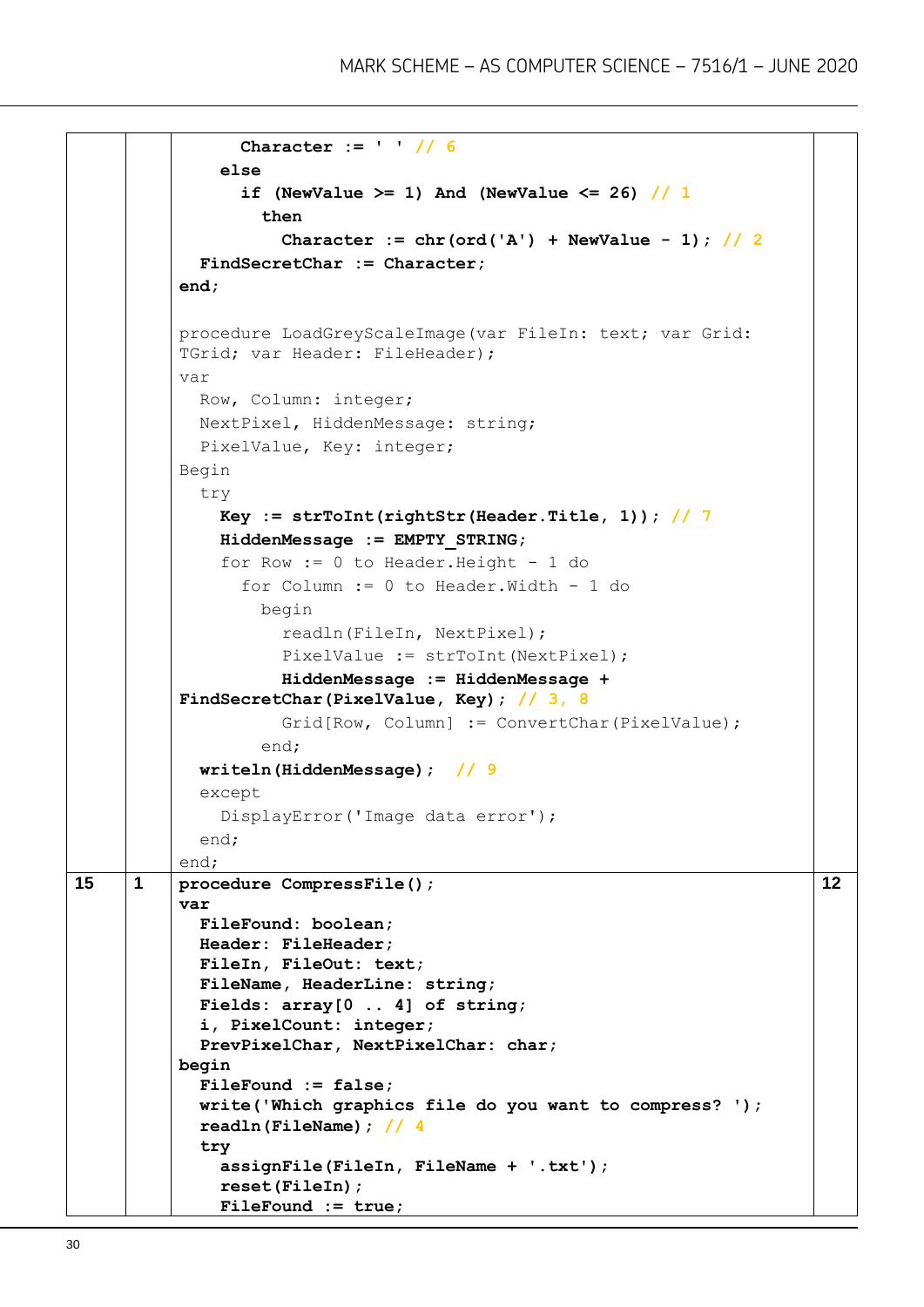```
 assignFile(FileOut, 'CMP' + FileName); // 1, 5
     rewrite(FileOut);
     readln(FileIn, HeaderLine);
     HeaderLine := leftStr(HeaderLine, length(HeaderLine) - 1) 
+ 'C'; // 6
  writeln(FileOut, HeaderLine); // 2
  PixelCount := 1; // 7
  read(FileIn, PrevPixelChar);
  while not eoln(FileIn) do // 8
  begin
     read(FileIn, NextPixelChar);
     if NextPixelChar = PrevPixelChar // 2
       then
         PixelCount := PixelCount + 1 // 3
       else
        begin
           writeln(FileOut, PixelCount, ',', PrevPixelChar); 
// 9, 10
           PrevPixelChar := NextPixelChar;
           PixelCount := 1; // 12
         end;
   end;
  writeln(FileOut, PixelCount, ',', PrevPixelChar); // 11
   closeFile(FileOut);
  closeFile(FileIn); 
  except
     if not FileFound
       then
         DisplayError('File not found')
       else
         DisplayError('Error during compression');
   end;
end;
```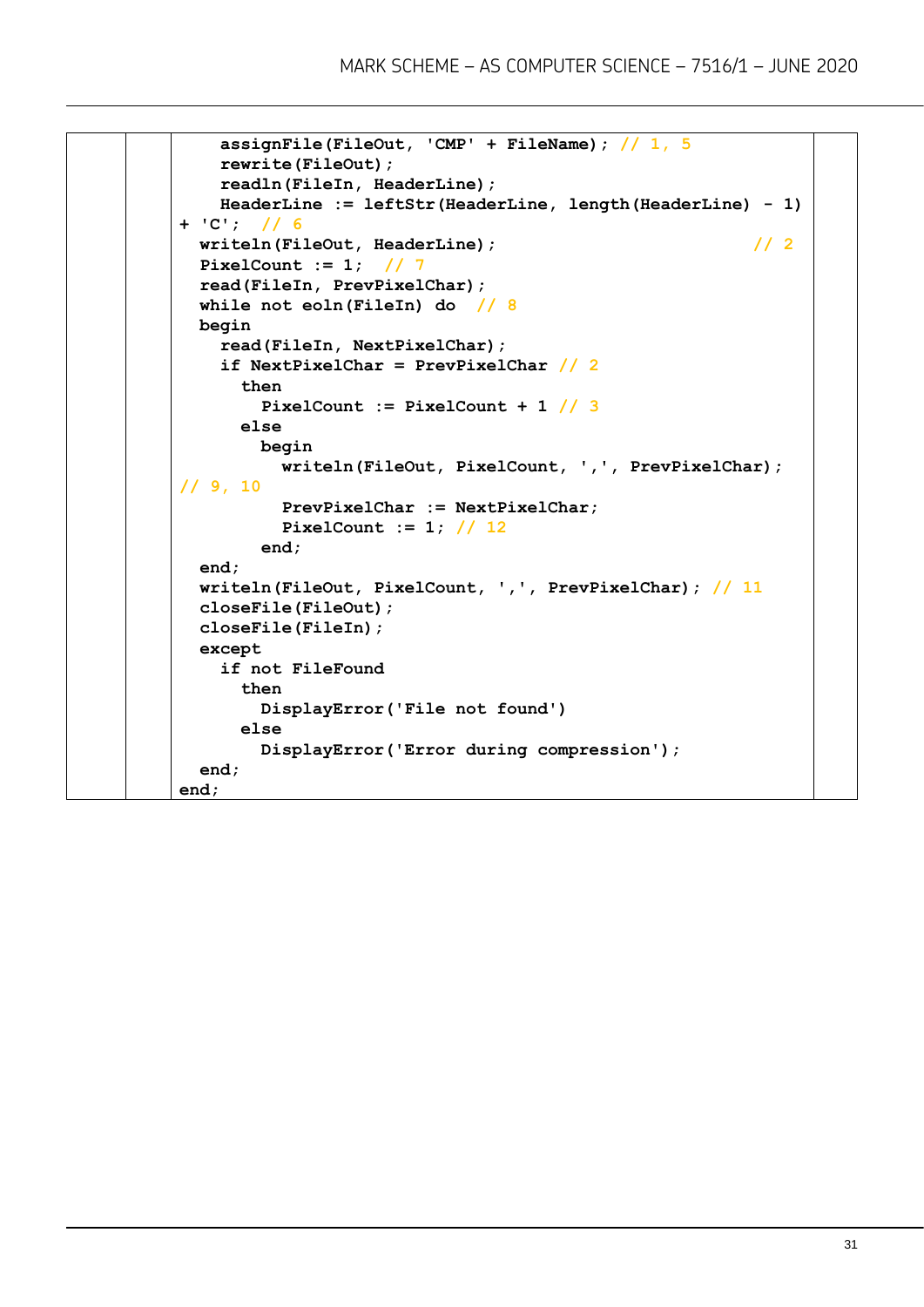**C#**

```
03 1 int x, product, factor; // 1
      Console.Write("Enter an integer greater than 1: "); //
      x = Convert.ToInt32(Console.ReadLine()); // 2
      product = 1; \frac{1}{1} \frac{1}{3}factor = 0;
      while (product < x) // 4
      {
       factor++; //
       product = product * factor; // 5
      }
      if (x == product) // 6
      {
           product = 1; // 7
          for (int n = 1; n < factor + 1; n++) // 8
           {
               product = product * n; //
               Console.WriteLine(n); // 9
           }
      }
      else
      {
           Console.WriteLine("No result");
      }
      Console.ReadLine();
                                                                          9
13 1 private static void MirrorImage(string[,] grid, FileHeader 
      header)
      { // 2
           string[,] newGrid = new string[MaxHeight, MaxWidth]; // 1
           ClearGrid(newGrid);
           for (int thisRow = 0; thisRow < header.Height; thisRow++) 
      //
           {
               for (int newColumn = 0; newColumn < header.Width; 
      newColumn++) 
      // 4
       {
                   newGrid[thisRow, newColumn] = grid[thisRow, 
      header.Width - newColumn - 1]; 
      // 3
               }
           }
           DisplayImage(newGrid, header);
      }
      private static void DisplayMenu()
      {
           Console.WriteLine();
           Console.WriteLine("Main Menu");
          Console.WriteLine("=========");
           Console.WriteLine("L - Load graphics file");
           Console.WriteLine("D - Display image");
           Console.WriteLine("E - Edit image");
          Console.WriteLine("S - Save image");
           Console.WriteLine("M - Mirror image"); // 5
                                                                          6
```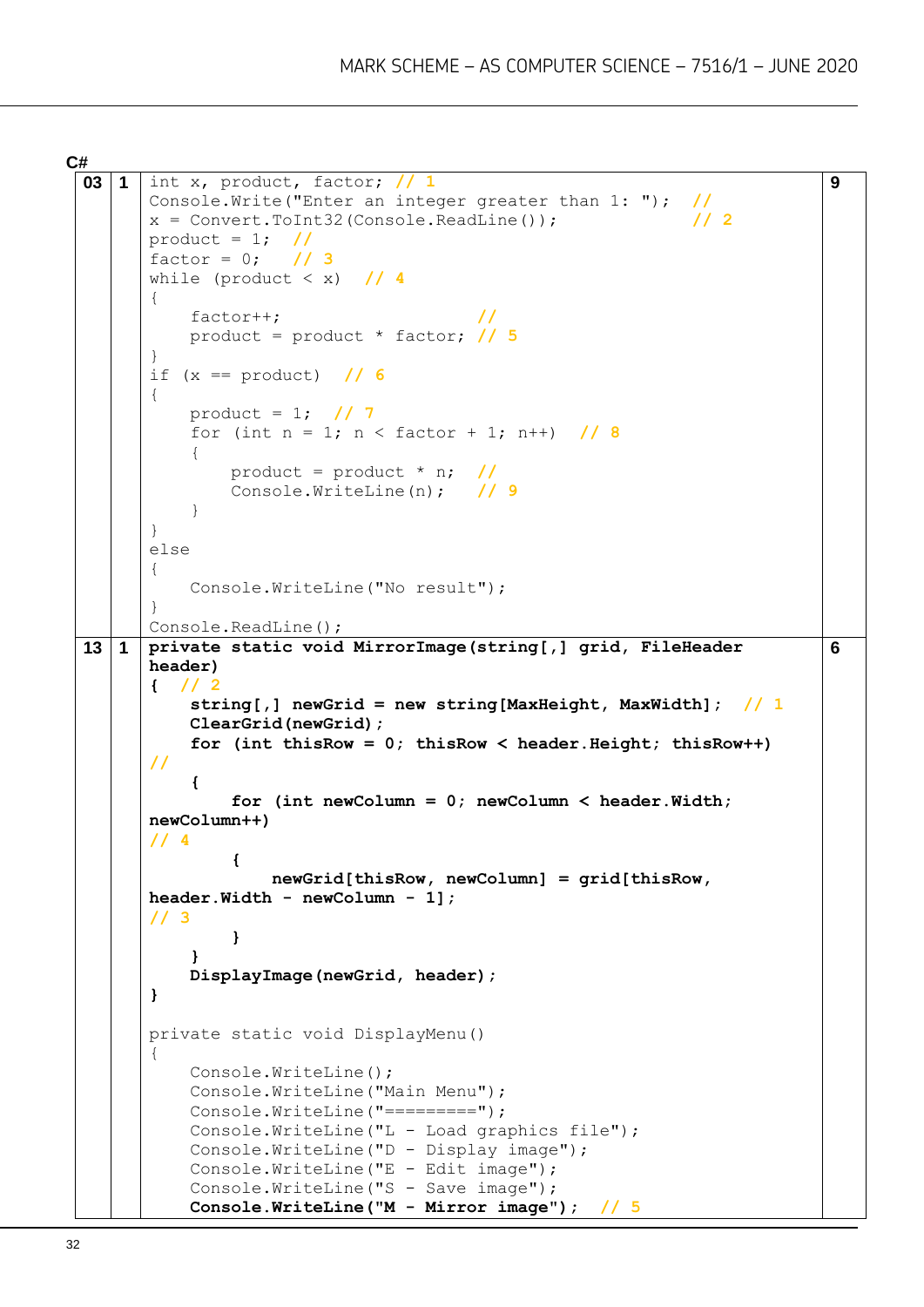```
 Console.WriteLine("X - Exit program");
    Console.WriteLine();
}
private static void Graphics()
{
   string[, ] grid = new string[MaxHeight, MaxWidth];
    ClearGrid(grid);
   FileHeader header = new FileHeader();
    bool programEnd = false;
    char menuOption;
    char answer;
    while (!programEnd)
    {
        DisplayMenu();
       menuOption = GetMenuOption();
        if (menuOption == 'L')
\{ LoadFile(grid, header);
 }
        else if (menuOption == 'D')
\{ DisplayImage(grid, header);
 }
       else if (menuOption == 'E')\{ EditImage(grid, header);
 }
        else if (menuOption == 'S')
\{SaveImage(grid, header);
 }
        else if (menuOption == 'M')
 {
            MirrorImage(grid, header); // 6
 }
        else if (menuOption == 'X')
\{ programEnd = true;
 }
        else
\{ Console.WriteLine("You did not choose a valid menu 
option. Try again");
 }
     }
    Console.WriteLine("You have chosen to exit the program");
    Console.Write("Do you want to save the image as a graphics 
file? (Y/N) ");
    answer = Convert.ToChar(Console.ReadLine());
   if (answer == 'Y' || answer == 'Y')
    {
        SaveFile(grid, header);
    }
}
```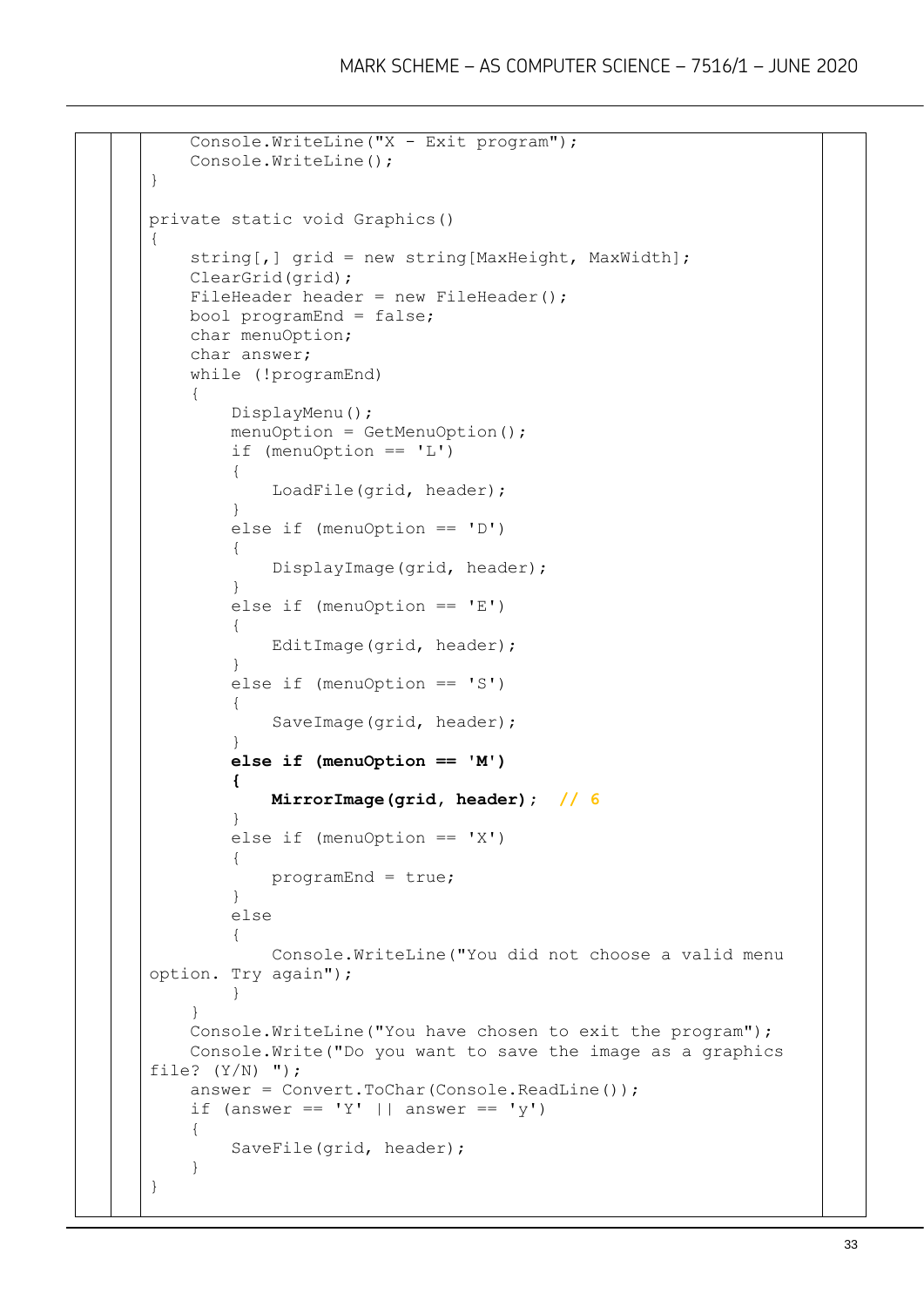```
14 1 private static char FindSecretChar(int pixelValue, int key) // 
      4
      {
           char character;
           int newValue;
           character = '_'; // 5
           newValue = pixelValue - key;
           if (newValue == 0)
           {
               character = ' '; // 6
           }
           else
           {
              if (newValue >= 1 && newValue <= 26) // 1
       {
                  character = ((char) ((int) 'A' + newValue - 1)) ; // 2 }
           }
           return character;
      }
      private static void LoadGreyScaleImage(StreamReader fileIn, 
      string[,] grid, FileHeader header)
      {
           string nextPixel;
           int pixelValue;
           int key;
           string hiddenMessage;
           try
           {
               key = Convert.ToInt32(header.title[header.title.Length -
      1].ToString()); // 7
               hiddenMessage = EMPTY_STRING;
              for (int row = 0; row < header. Height; row++)
      \{for (int column = 0; column < header. Width;
      column++)
       {
                      nextFixed = fileIn.FeadLine();
                       pixelValue = Convert.ToInt32(nextPixel);
                       hiddenMessage = hiddenMessage + 
      FindSecretChar(pixelValue, key); // 3, 8
                       grid[row, column] = ConvertChar(pixelValue);
       }
       }
               Console.WriteLine(hiddenMessage); // 9
           }
           catch (Exception)
      \{9
```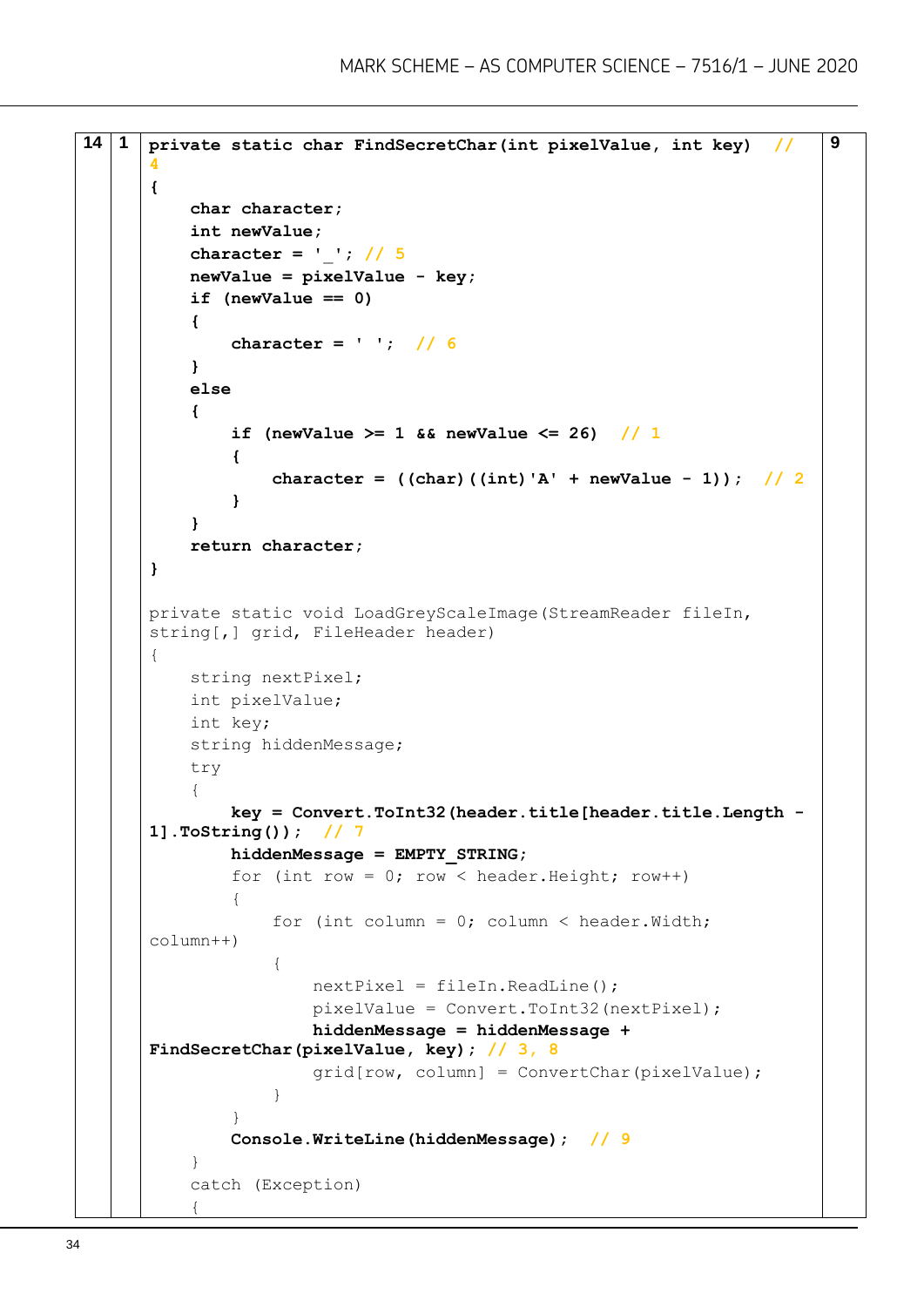```
 DisplayError("Image data error");
           }
      }
15 1 private static void CompressFile()
      {
           bool fileFound = false;
           string headerLine, imageData;
           char prevPixelChar;
          int pixelCount = 0; // 7
           FileHeader header = new FileHeader();
           Console.Write("Which graphics file do you want to compress? 
      ");
           string fileName = Console.ReadLine(); // 4
           try
           {
               StreamReader filein = new StreamReader(fileName + 
      ".txt");
               fileFound = true; // 5
               StreamWriter fileOut = new StreamWriter("CMP" + fileName 
      + ".txt"); // 1, 5
              headerLine = filein.ReadLine();
              headerLine = headerLine.Substring(0, headerLine.Length -
      1) + "C"; // 6
               fileOut.WriteLine(headerLine);
               imageData = filein.ReadLine();
               prevPixelChar = imageData[0];
               foreach (char nextPixelChar in imageData) // 8
       {
                   if (nextPixelChar == prevPixelChar) // 2
       {
                      pixelCount++; // 3
       }
                   else
       {
                      fileOut.WriteLine(pixelCount + "," + 
      prevPixelChar); // 9, 10
                      prevPixelChar = nextPixelChar;
                      pixelCount = 1; // 12
       }
               }
               fileOut.WriteLine(pixelCount + "," + prevPixelChar); // 
      11
               fileOut.Close();
               filein.Close();
           }
           catch (Exception)
           {
               if (!fileFound)
       {
                  DisplayError("File not found");
       }
               else
       {
                  DisplayError("Error during compression");
                                                                       12
```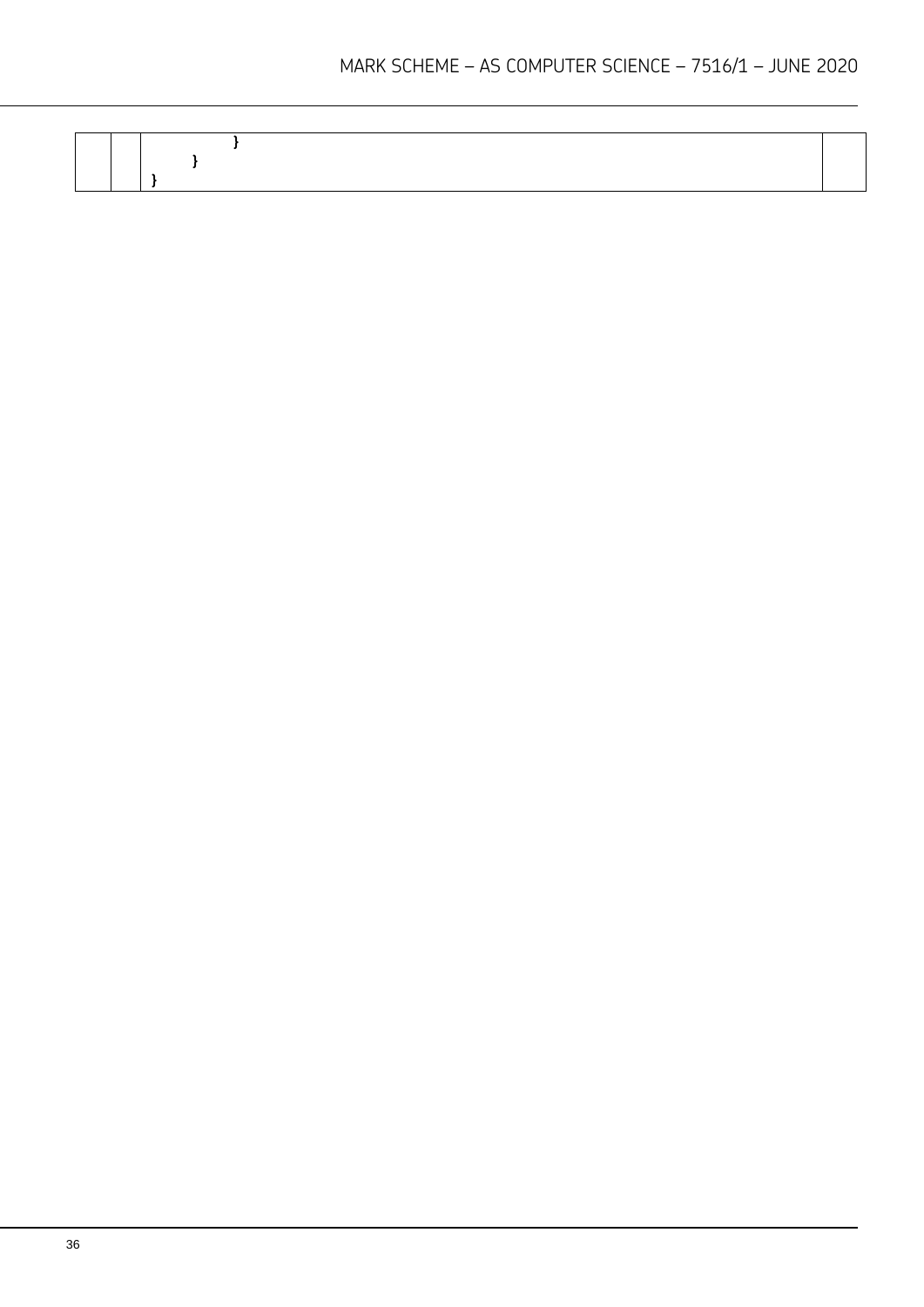**Java**

```
03 1 Console.write("Enter an integer greater than 1: "); //
      int x = Integer.parseInt(Console.readLine()); \frac{1}{2}int product = 1; //
      int factor = 0; // 3 // 1
      while (product \langle x \rangle { \| / 4
          factor = factor + 1; product = product * factor; // 5
      }
      if (x == product) \{  \  \  \}/6 product = 1; // 7
          for (int n = 1; n \le factor; n++) { // 8
               product = product * n; //
               Console.writeLine(n); // 9
           }
      } else {
           Console.writeLine("No result");
      }
                                                                           9
13 1 void mirrorImage(String[][] grid, FileHeader header) { // 2
           String[][] newGrid = new String[MAX_HEIGHT][MAX_WIDTH]; // 
      1
           clearGrid(newGrid);
          for (int row = 0; row < header.height; row++) {
      //
               for (int column = 0; column < header.width; column++) 
      {// 4
                   newGrid[row][column] = grid[row][header.width - 1 -
      column]; // 3
       } 
           }
           displayImage(newGrid, header);
      }
      void displayMenu() {
           Console.writeLine();
           Console.writeLine("Main Menu");
          Console.writeLine("=========");
           Console.writeLine("L - Load graphics file"); 
           Console.writeLine("D - Display image");
           Console.writeLine("M - Mirror image"); // 5
           Console.writeLine("E - Edit image");
          Console.writeLine("S - Save image");
           Console.writeLine("X - Exit program"); 
           Console.writeLine();
      }
      void graphics() {
          String[][] grid = new String[MAX HEIGHT][MAX WIDTH];
           clearGrid(grid);
          FileHeader header = new FileHeader();
           boolean programEnd = false;
           while (!programEnd) {
               displayMenu();
              char menuOption = GetMenuOption();
              if ( menuOption == 'L') {
                   loadFile(grid, header);
                                                                           6
```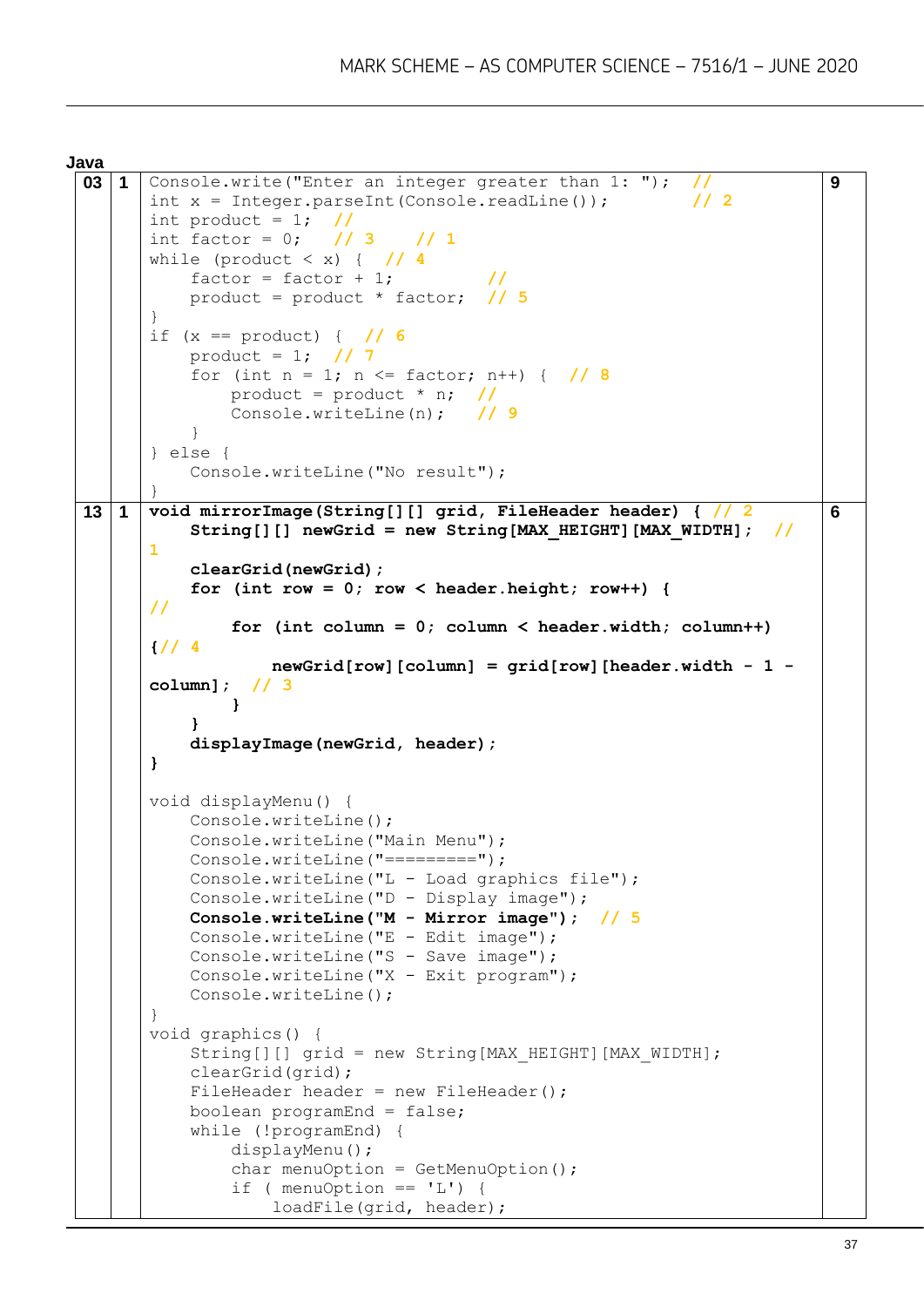```
\} else if ( menuOption == 'D') {
                   displayImage(grid, header);
               } else if (menuOption == 'M') {
                   mirrorImage(grid, header); // 6
               } else if ( menuOption == 'E') {
                   editImage(grid, header); 
               } else if ( menuOption == 'S') { 
                  saveImage(grid, header);
              } else if ( menuOption == 'X') {
                   programEnd = true;
               } else {
                   Console.writeLine("You did not choose a valid menu 
      option. Try again");
       }
           }
           Console.writeLine("You have chosen to exit the program");
           Console.write("Do you want to save the image as a graphics 
      file? (Y/N) ");
          String answer = Console.readLine();
           if ( answer.equals("Y") || answer.equals("y")) {
              saveFile(grid, header);
           }
      }
14 1 char findSecretChar(int pixelValue, int key) { // 4
           char character = '_'; // 5
           int newValue = pixelValue - key;
           if (newValue == 0) {
               character = ' '; // 6
           } else if (newValue >= 1 && newValue < 27) { // 1
              character = (char) ((int) ('A') + newValue - 1); // 2 }
           return character;
      }
      void loadGreyScaleImage(BufferedReader fileIn, String[][] grid, 
      FileHeader header) {
           try {
               int key = 
      Integer.parseInt(header.title.charAt(header.title.length()-1) + 
      ""); // 7
               String hiddenMessage = EMPTY_STRING;
              for (int row = 0; row < header.height; row++) {
                  for (int column = 0; column < header.width;
      column++) {
                       String nextPixel = fileIn.readLine();
                        int pixelValue = Integer.parseInt(nextPixel);
                        grid[row][column] = convertChar(pixelValue);
                       hiddenMessage = hiddenMessage + 
      findSecretChar(pixelValue, key); // 3, 8
       }
       }
              Console.println(hiddenMessage);
                                                                           9
```